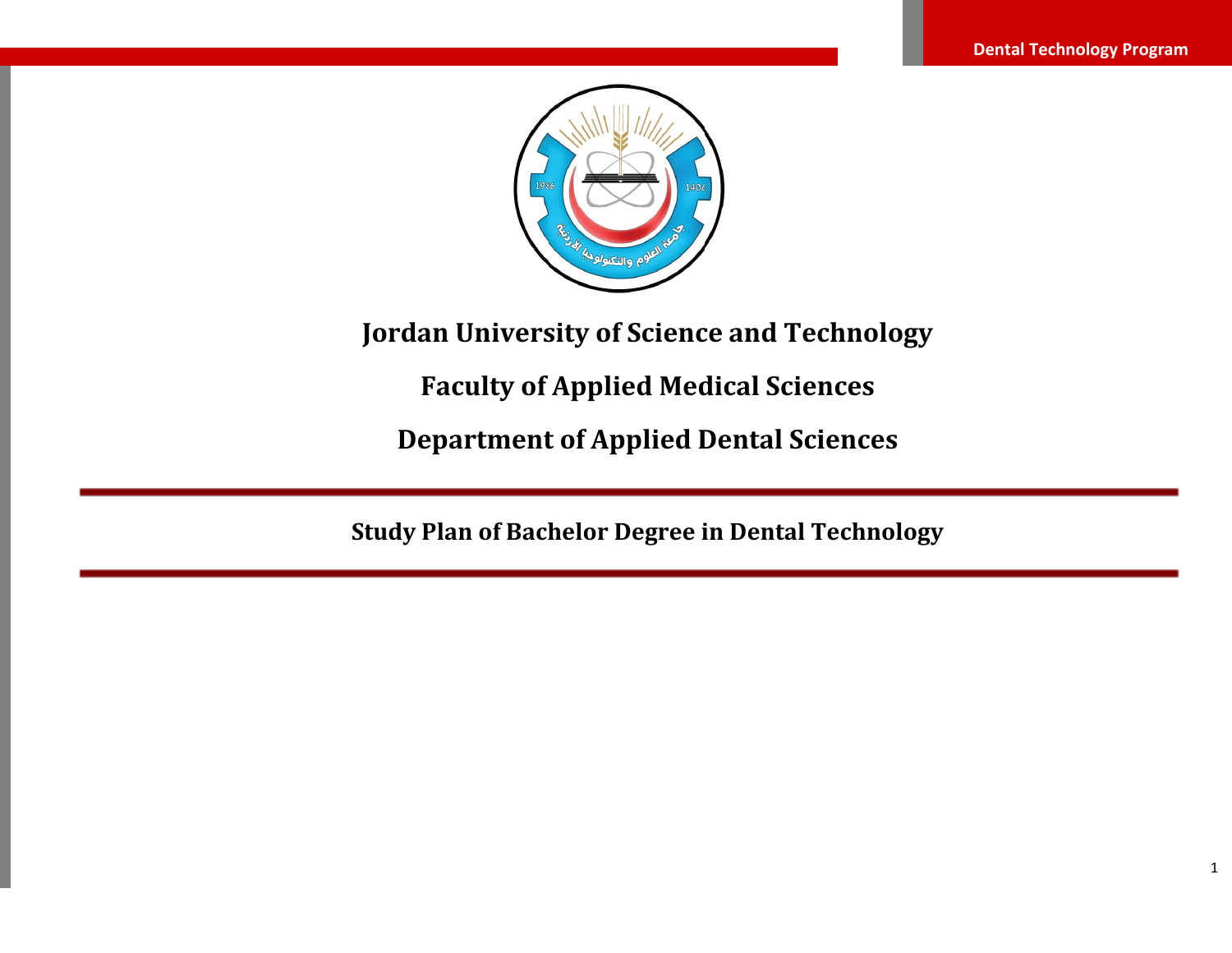# **Important Contacts**

#### **Jordan University of Science and Technology**

P.O. Box: 3030 Irbid 22110 Jordan Tel: (962)-2-7201000 Fax: (962)-2-7095141 E-mail[: prsdy@just.edu.jo](mailto:prsdy@just.edu.jo)

#### **Faculty of Applied Medical Sciences**

Tel: (962)-2-7201000 Ext. 23774 Fax: (962)-2-7201087 E-mail: [ams@just.edu.jo](mailto:ams@just.edu.jo)

#### **Department of Applied Dental Sciences**

Tel: (962)-2-7201000 Ext: 26885 Fax: (962)-2-7201087 E-mail[: ads@just.edu.jo](mailto:ads@just.edu.jo)

**Deanship of Students affairs** Tel: (962)-2-7201000 Ext: 22543 Fax: (962)-2-7201043 E-mail[: studentaffairs@just.edu.jo](mailto:studentaffairs@just.edu.jo)

#### **Admission and registration unit**

Tel: (962)-2-7201000 Ext: 27164 Fax: (962)-2-7201027 E-mail[: register@just.edu.jo](mailto:register@just.edu.jo)

# **International Students Office**

Tel: (962)-2-7201000 Ext: 23040 Fax: (962)-2-7201025 E-mail[: iso@just.edu.jo](mailto:iso@just.edu.jo)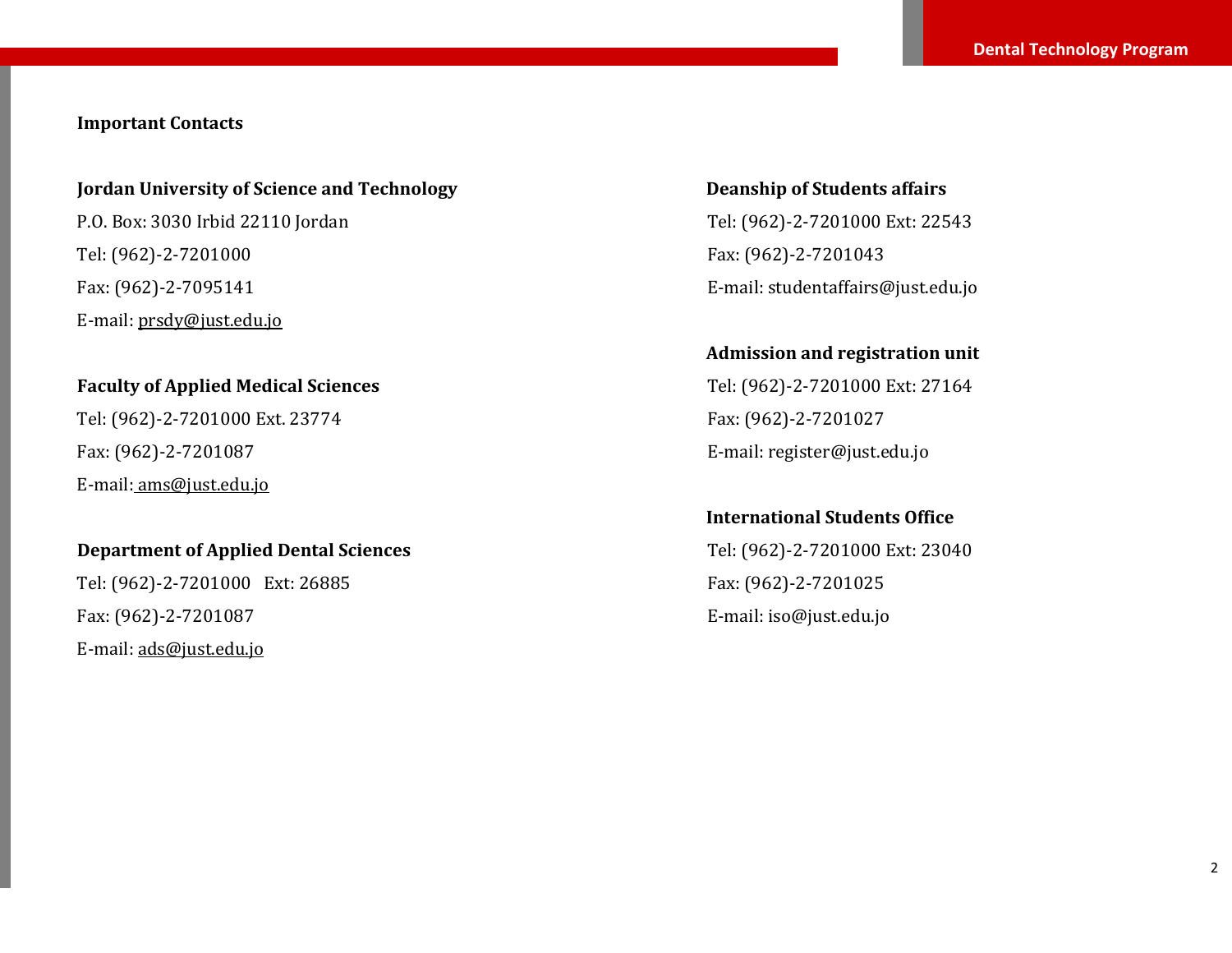# **Vision:**

The vision of the department is to excel and be pioneer in academic education and scientific resources and to have a leading role in graduating when are qualified both theoretically and practically to work in dental technology field.

#### **Mission:**

consistent with the mission of JUST and the Faculty of Applied Medical Sciences our mission at the department of applied dental sciences is to be a premier in improving applied dental sciences through persuing Scientific developments in the dental field and graduating fully qualified graduates to fulfill the need in the community and the region.

# **Objectives:**

- 1. To provide students with scientific knowledge and skills required for construction of removable complete and partial dentures.
- 2. To provide students with scientific knowledge and skills required for construction of the fixed prosthodontics including ceramo-metal restorations, full metal restorations, free metal restorations with emphasis on implantology and adhesive restorations.
- 3. To provide students with theoretical knowledge and practice on different designs of orthodontic appliances and their use in the real orthodontic practices.
- 4. To teach the student several types and designs of cobalt chromium partial dentures.
- 5. To provide students with theoretical knowledge and practice on the obturators used for intra-oral maxillofacial prostheses and fabrication of missing parts in the face and body including eye, ear, nose and fingers prosthesis.
- 6. To equip the students with the professional ethics as a profession.

# **Job Opportunities:**

- 1. Dental Technician in private laboratories.
- 2. Dental Technician in the Royal Medical Services.
- 3. Dental Technician in the laboratories of medical centers own by the government sectors (health ministry)
- 4. Dental Technician in educational laboratories.
- 5. Dental Technician in computer aided design\computer aided manufacturing centers.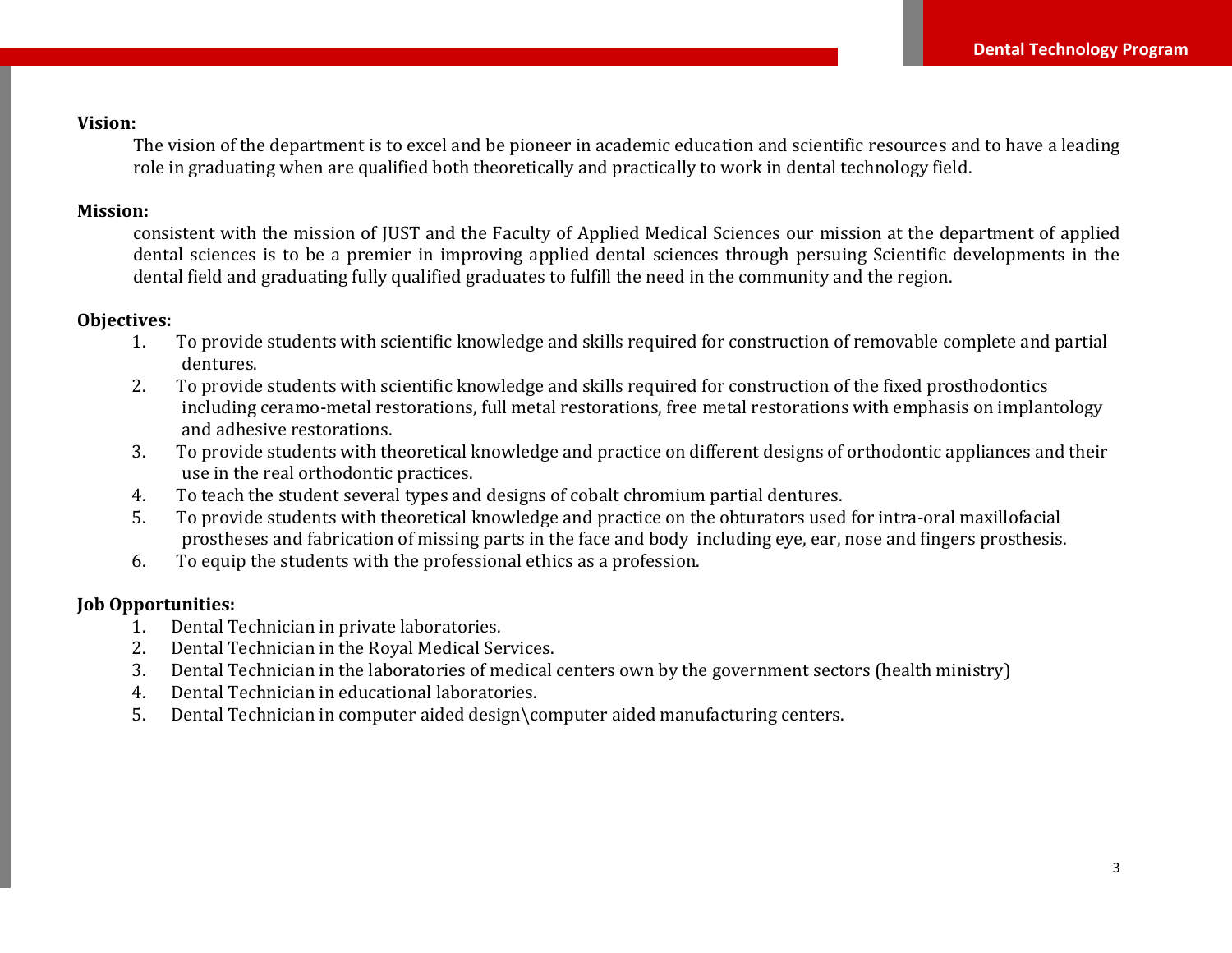# **Study Plan of Bachelor degree in Dental Technology**

#### **Numbering and coding system of courses of the study plan**.

#### **Course coding**

The following codes are used to designate courses:

| <b>Department</b> |  | Level/year | Field | Sequence |
|-------------------|--|------------|-------|----------|
|                   |  |            |       |          |

The Department codes (A, B, C) are as follows:

| Code        | <b>Department</b>        | Code        | <b>Department</b>            |
|-------------|--------------------------|-------------|------------------------------|
| <b>TDEN</b> | <b>Dental technology</b> | AS          | Audiology and speech therapy |
| <b>PT</b>   | Physical therapy         | <b>PARA</b> | Paramedics                   |
| <b>OT</b>   | Occupational therapy     | <b>ADS</b>  | Allied dental science        |
| <b>OPT</b>  | Optometry                | LM          | Medical laboratory sciences  |
| RA          | Radiology technology     |             |                              |

#### **Course Numbering**

- The Dental Technology courses are tabled and numbered in such a manner to recognize each course regarding its subject area, year or level, and semester offered.
- Ex. TDEN xyz: The **TDEN** symbol in the course number denotes Dental Technology and (xyz) is a 3-digits number: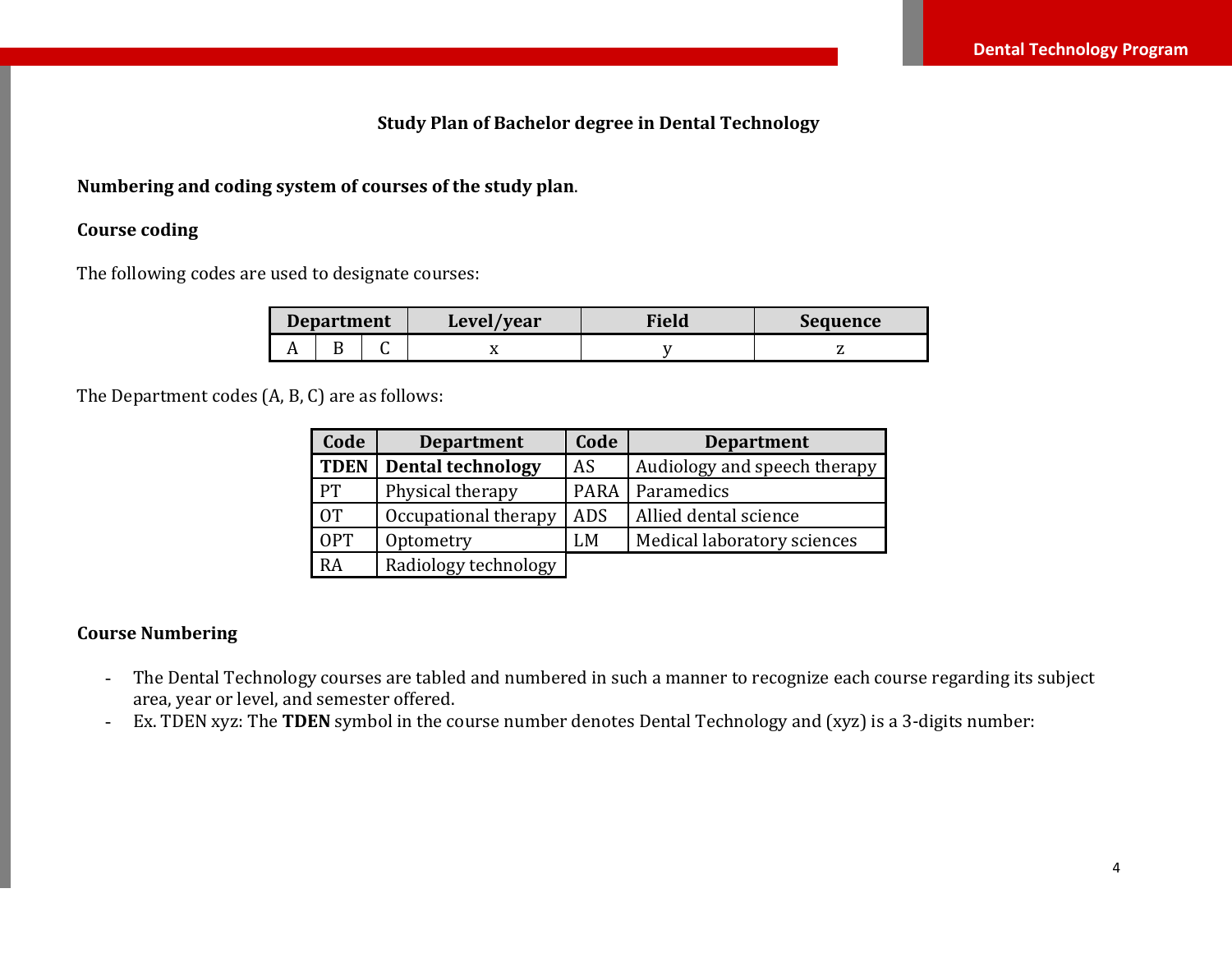A. The first digit denotes the year level of the course according to student's study plan as follows:

| Code | Level/year |
|------|------------|
|      | First      |
|      | Second     |
| 2    | Third      |
|      | Fourth     |

B. The second digit denotes the course field subject as follows:

| <b>Number</b> | Specialization                         |  |  |
|---------------|----------------------------------------|--|--|
|               | Introductory and basic dental sciences |  |  |
| 1             | Removable complete prosthodontics      |  |  |
| 2             | Removable partial prosthodontics       |  |  |
| 3             | Fixed prosthodontics                   |  |  |
| 4             | Orthodontics                           |  |  |
| 5             | Maxillofacial prosthetics              |  |  |
| 6             | Esthetic prosthodontics                |  |  |
|               | Dental implants                        |  |  |

C. The third digit denotes sequence of semester during which the course is offered according to the study plan. In way that odd numbers are given to the first and summer semesters while even numbers are given to second semesters. Example: TDEN 351 Maxillofacial Prosthetics 1 means:

| <b>TDEN</b> |                                                                                                        |  |
|-------------|--------------------------------------------------------------------------------------------------------|--|
|             | Dental Technology   Level (Third year)   Field (Maxillofacial prosthetics)   Sequence (first semester) |  |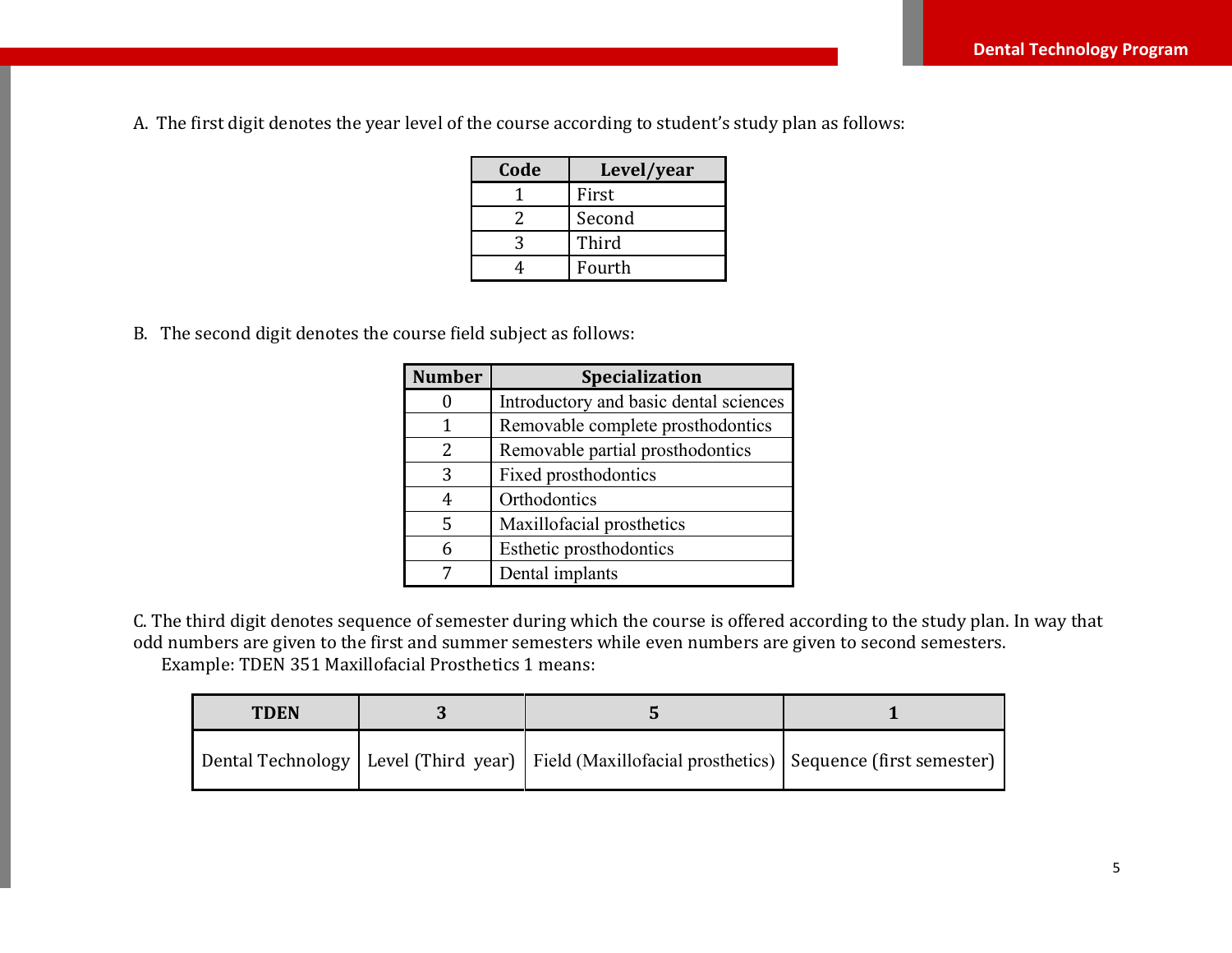A Bachelor of Science (B.Sc.) degree in Dental Technology at JUST is awarded in accordance with the statute stated by JUST regulations for B.Sc. awarding issued by the Dean's Council based on the adjusted 1987 law for awarding scientific degrees and certifications at JUST after completing (132) credit hours successfully. The study plan composed of the following:

|                        | <b>Credit hours</b> |                 |              |  |  |
|------------------------|---------------------|-----------------|--------------|--|--|
| <b>Classification</b>  | <b>Compulsory</b>   | <b>Elective</b> | <b>Total</b> |  |  |
| University requirement | 16                  |                 | 25           |  |  |
| Faculty requirement    | 24                  |                 | 24           |  |  |
| Department requirement | 83                  |                 | 83           |  |  |
| Total                  | 123                 |                 | 137          |  |  |

#### **A. University Requirements (25 Credit Hours)**

**1. Compulsory University Requirements: (16 Credit Hours)**

| Course No.            | <b>Course title</b>             | <b>Credit</b><br>hours | <b>Theoretical</b> | <b>Practical</b> |
|-----------------------|---------------------------------|------------------------|--------------------|------------------|
| <b>ARB 101</b>        | Arabic language                 | 3                      |                    |                  |
| <b>HSS 119</b>        | Entrepreneurship and innovation | 2                      |                    |                  |
| LG 112 <sup>(1)</sup> | English language 2              | 3                      | 3                  |                  |
| <b>HSS 110</b>        | Social Responsibility           | 3                      |                    |                  |
| MS 100(2)             | Military sciences               | 3                      | 2                  |                  |
| <b>HSS 129</b>        | <b>General Skills</b>           | っ                      |                    | LG 112           |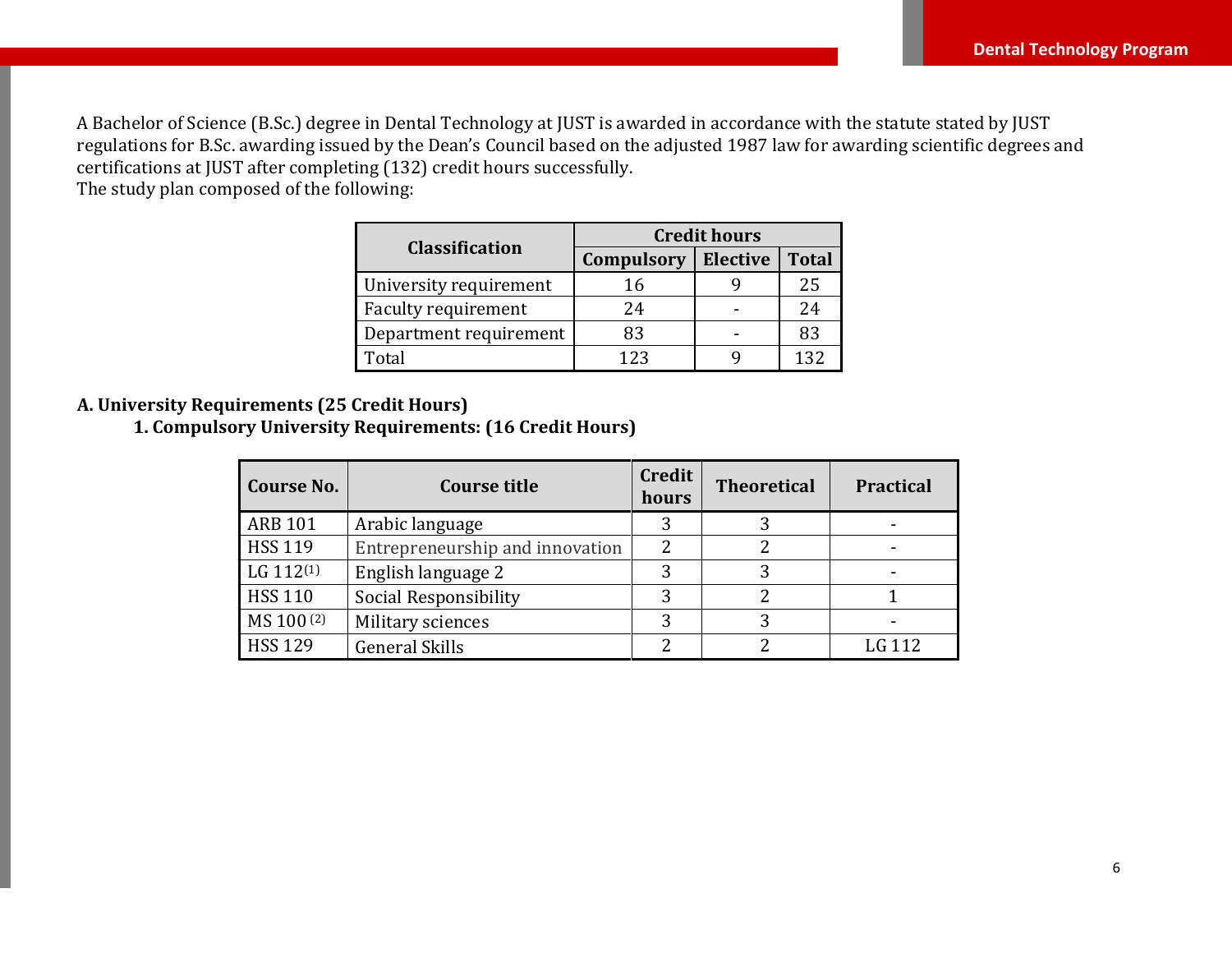**Notice:** All non-Arabic speaking international students in the University are required to study one course in Arabic language as a substitute for ARB 101 shown below:

| Course No.      | Course title                                                                                                                      | <b>Credit</b><br>hours | <b>Theoretical</b> | <b>Practical</b> |
|-----------------|-----------------------------------------------------------------------------------------------------------------------------------|------------------------|--------------------|------------------|
| <b>ARB 101A</b> | Fundamentals of Arabic language (for non-<br>Arabic speaking students) (as a substitute<br>for the course ARB101 Arabic language) |                        |                    |                  |

(1) Pre-requisite: passing LG 099 or passing English Language Placement Test with a grade > 50%.

(2) This course is required from Jordanian students only; graded on Pass/Fail basis. Students graduating from Royal Military faculty and military candidate's school and equivalent institutes are exempted from taking this course. Non-Jordanian Arabic speaking students are required to take a substitute for this course from the elective courses and in this case the grade of this course is included in their grade point average (GPA).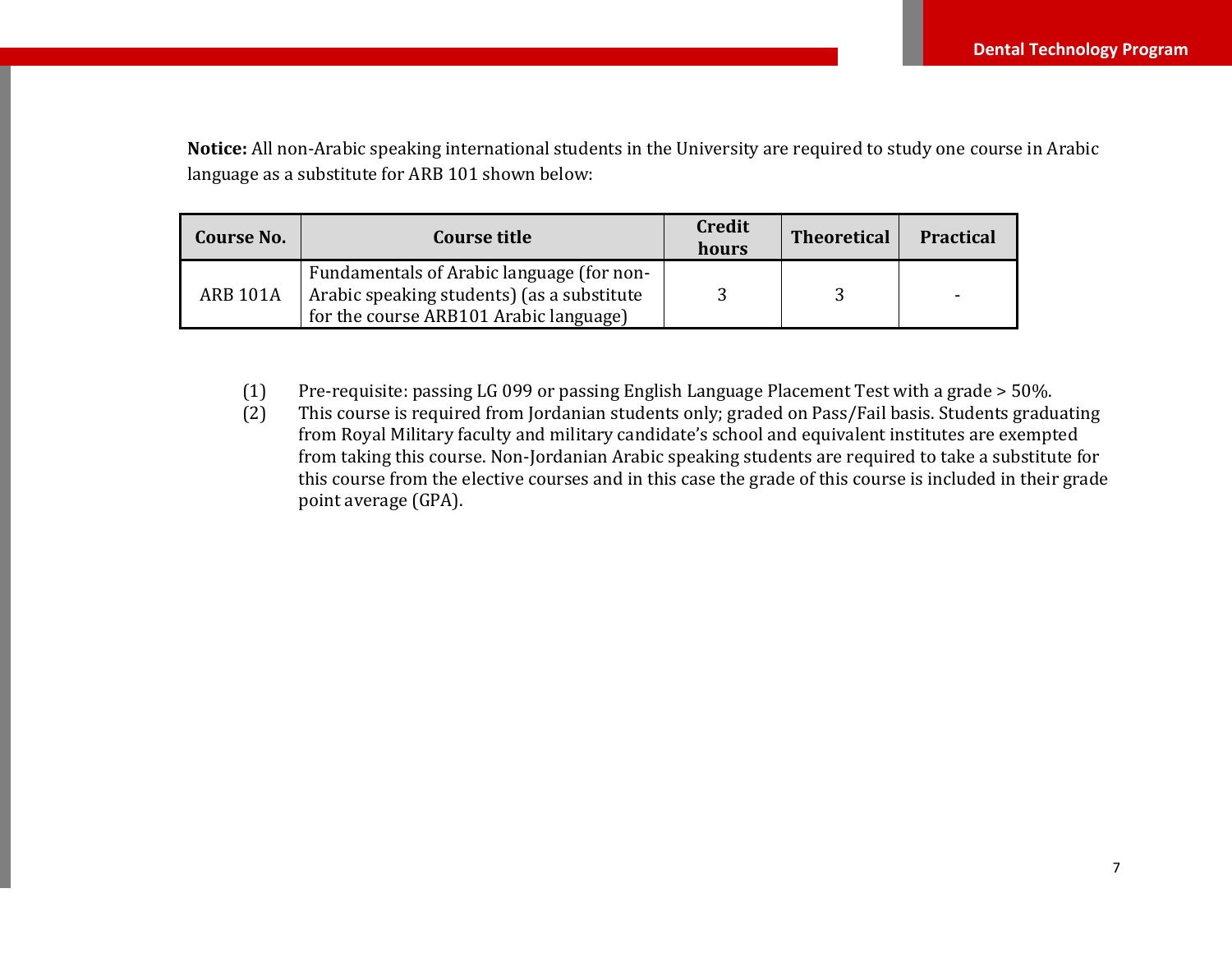|                  | <b>Course No.</b> | <b>Course title</b>                     | <b>Credit</b><br>hours | <b>Theoretical</b> | Lab |
|------------------|-------------------|-----------------------------------------|------------------------|--------------------|-----|
|                  |                   | <b>Group One: Humanities</b>            |                        |                    |     |
| 1.               | <b>ARB 200</b>    | Appreciation of literary texts          | 3                      | $\overline{3}$     |     |
| 2.               | <b>HSS 103</b>    | The Palestinian issue                   | 3                      | 3                  |     |
| 3.               | <b>HSS 115</b>    | Islam and recent problems               | 3                      | $\overline{3}$     |     |
| $\overline{4}$ . | <b>HSS 116</b>    | Economic system in Islam                | 3                      | $\overline{3}$     |     |
| 5.               | <b>HSS 121</b>    | Principles of sociology                 | 3                      | $\overline{3}$     |     |
| 6.               | <b>HSS 126</b>    | Principles of psychology                | 3                      | $\overline{3}$     |     |
| 7.               | <b>HSS 127</b>    | Educational technology                  | 3                      | $\overline{3}$     |     |
| 8.               | <b>HSS 131</b>    | Islamic civilization                    | 3                      | $\overline{3}$     |     |
| 9.               | <b>HSS 132</b>    | The history of the city of Jerusalem    | 3                      | $\overline{3}$     |     |
| 10.              | <b>HSS 133</b>    | Civilization and recent cultures        | 3                      | $\overline{3}$     |     |
| 11.              | <b>HSS 135</b>    | Islamic culture                         | 3                      | $\overline{3}$     |     |
| 12.              | <b>HSS 137</b>    | Human rights                            | 3                      | $\overline{3}$     |     |
| 13.              | <b>HSS 153</b>    | Islam and contemporary challenges       | 3                      | $\overline{3}$     |     |
| 14.              | <b>HSS 161</b>    | Contemporary problems                   | 3                      | $\overline{3}$     |     |
| 15.              | <b>HSS 211</b>    | Sociology (in English)                  | 3                      | $\overline{3}$     |     |
| 16.              | <b>HSS 213</b>    | Individual and society                  | 3                      | $\overline{3}$     |     |
| 17.              | <b>HSS 221</b>    | Introduction to psychology (in English) | 3                      | 3                  |     |

# **2. Elective courses: (9 credit hours) selected from the following courses:**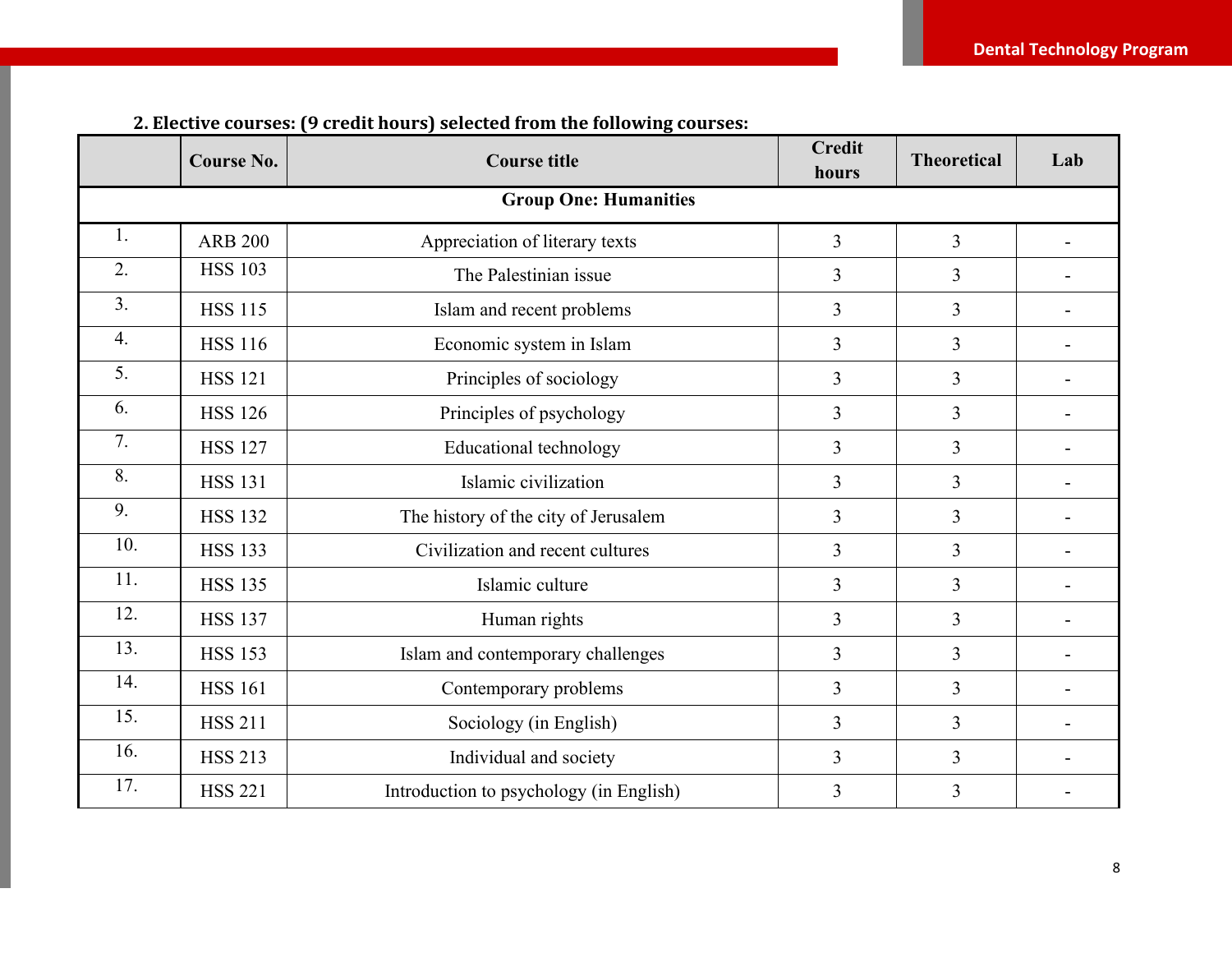| 18. | <b>HSS 231</b>             | History of science in Islam                                                                | 3              | $\overline{3}$ |  |  |
|-----|----------------------------|--------------------------------------------------------------------------------------------|----------------|----------------|--|--|
| 19. | <b>HSS 251</b>             | Music tasting                                                                              | 3              | 3              |  |  |
| 20. | LG 106                     | Basic German language                                                                      | 3              | $\overline{3}$ |  |  |
|     |                            | <b>Group two: Scientific and Agricultural</b>                                              |                |                |  |  |
| 21. |                            |                                                                                            |                |                |  |  |
|     | <b>ES 103</b>              | Environment protection (for non environment sciences students)                             | $\overline{3}$ | $\overline{3}$ |  |  |
| 22. | <b>ME 102</b>              | Introduction to renewable energy                                                           | 3              | $\overline{3}$ |  |  |
| 23. | <b>ME 211</b>              | Fundamentals of automobile engineering (for non-ME<br>students)                            | 3              | $\overline{3}$ |  |  |
| 24. | <b>CHE 191</b>             | Introduction to the Nanotechnology                                                         | 3              | $\overline{3}$ |  |  |
| 25. | <b>NF177</b>               | Food preservation (in English)                                                             | 3              | $\overline{3}$ |  |  |
| 26. | AP 200                     | Farm animal products (for non-agriculture and veterinary<br>students)                      | 3              | 3              |  |  |
| 27. | PP 200                     | Home gardens (for non-plant production and soil and irrigation<br>students)                | 3              | $\overline{3}$ |  |  |
| 28. | PP 201                     | Beekeeping (for non-plant production students)                                             | 3              | $\overline{3}$ |  |  |
| 29. | <b>NR 200</b>              | Natural resources and human (for non-plant production and<br>soil and irrigation students) | 3              | $\overline{3}$ |  |  |
| 30. | <b>NR 207</b>              | Plant earth problems & solutions (for non-agriculture students)                            | 3              | $\overline{3}$ |  |  |
| 31. | <b>NE 200</b>              | Principles in nuclear energy and its peaceful applications                                 | 3              | $\overline{3}$ |  |  |
|     | <b>Group Three: Health</b> |                                                                                            |                |                |  |  |
| 32. | <b>NUR 100</b>             | Health promotion (for non-medicine, non-nursing, and non-<br>midwifery students)           | 3              | $\overline{3}$ |  |  |
| 33. | <b>ADS 100</b>             | Oral and dental health (for non-dentistry and non-dentistry<br>sciences students)          | 3              | $\overline{3}$ |  |  |
| 34. | PH 104                     | Community health and nutrition (for non-medicine, non-                                     | 3              | 3              |  |  |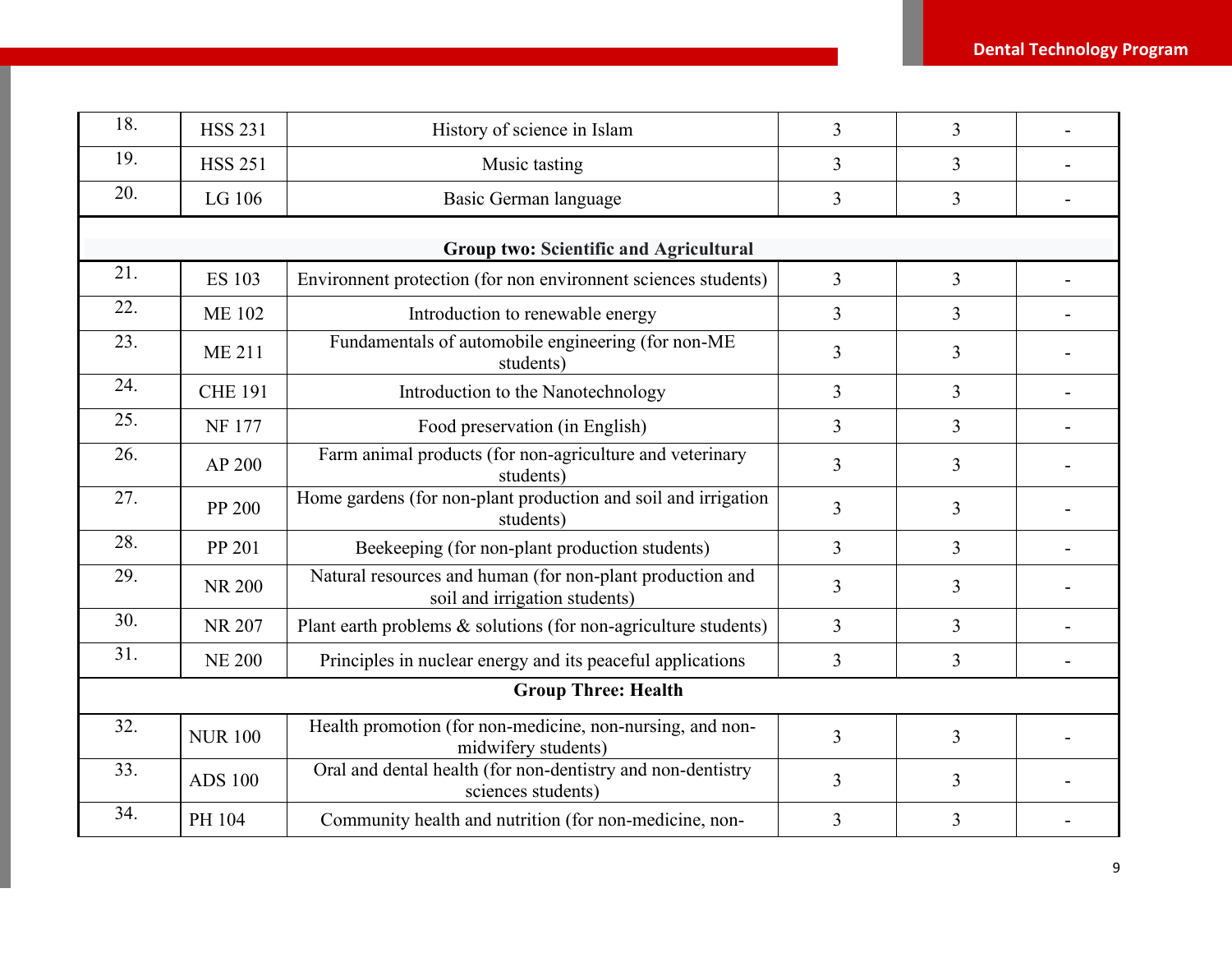|     |                | nursing, and non-midwifery students)                                                 |  |  |
|-----|----------------|--------------------------------------------------------------------------------------|--|--|
| 35. | <b>NUR 109</b> | Family health (for non-medicine, non-nursing, and non-<br>midwifery students)        |  |  |
| 36. | VM 211         | Animal health (not for veterinary medical and agriculture<br>students)               |  |  |
| 37. | VM 212         | Pet animal care (not for veterinary medical students)                                |  |  |
| 38. | VM 213         | Animal behavior and welfare                                                          |  |  |
| 39. | PT 100         | Wellness and life styles (for non-physical and occupational<br>therapy students)     |  |  |
| 40. | OT 100         | Disability and the society (not allowed for rehabilitation<br>science dep. students) |  |  |

# **B. Faculty Requirements: (24 credit hours)** distributed as follows:

| <b>Course</b><br>No. | <b>Course title</b>                                                 | <b>Credit</b><br>hours | <b>Theoretical</b> | Lab   | Prerequisite or<br>Co-request |
|----------------------|---------------------------------------------------------------------|------------------------|--------------------|-------|-------------------------------|
| <b>BT 103</b>        | General biology                                                     | 3                      | 3                  | $- -$ |                               |
| <b>CHEM 103</b>      | General chemistry                                                   |                        |                    | $- -$ |                               |
| <b>BT107</b>         | General biology practical                                           |                        |                    |       | BT 103 (or Co)                |
| CHEM107              | General chemistry lab                                               |                        |                    |       | <b>CHEM 103 (or Co)</b>       |
| PT 218               | Gross anatomy and histology                                         | 3                      | 2                  |       | BT 103 and BT<br>107          |
| <b>MED 230A</b>      | Human physiology                                                    | 3                      | 3                  | --    | BT 103                        |
| <b>MED 230B</b>      | Human physiology Lab                                                |                        |                    |       | $MED$ 230A (or Co)            |
| PH 311               | <b>Biostatistics</b>                                                |                        | າ                  | $- -$ |                               |
| <b>PARA 391</b>      | Ethics in applied medical careers                                   |                        |                    | $- -$ |                               |
| ADS 491              | Administration and quality assurance in applied medical<br>sciences | 3                      | 3                  | $- -$ |                               |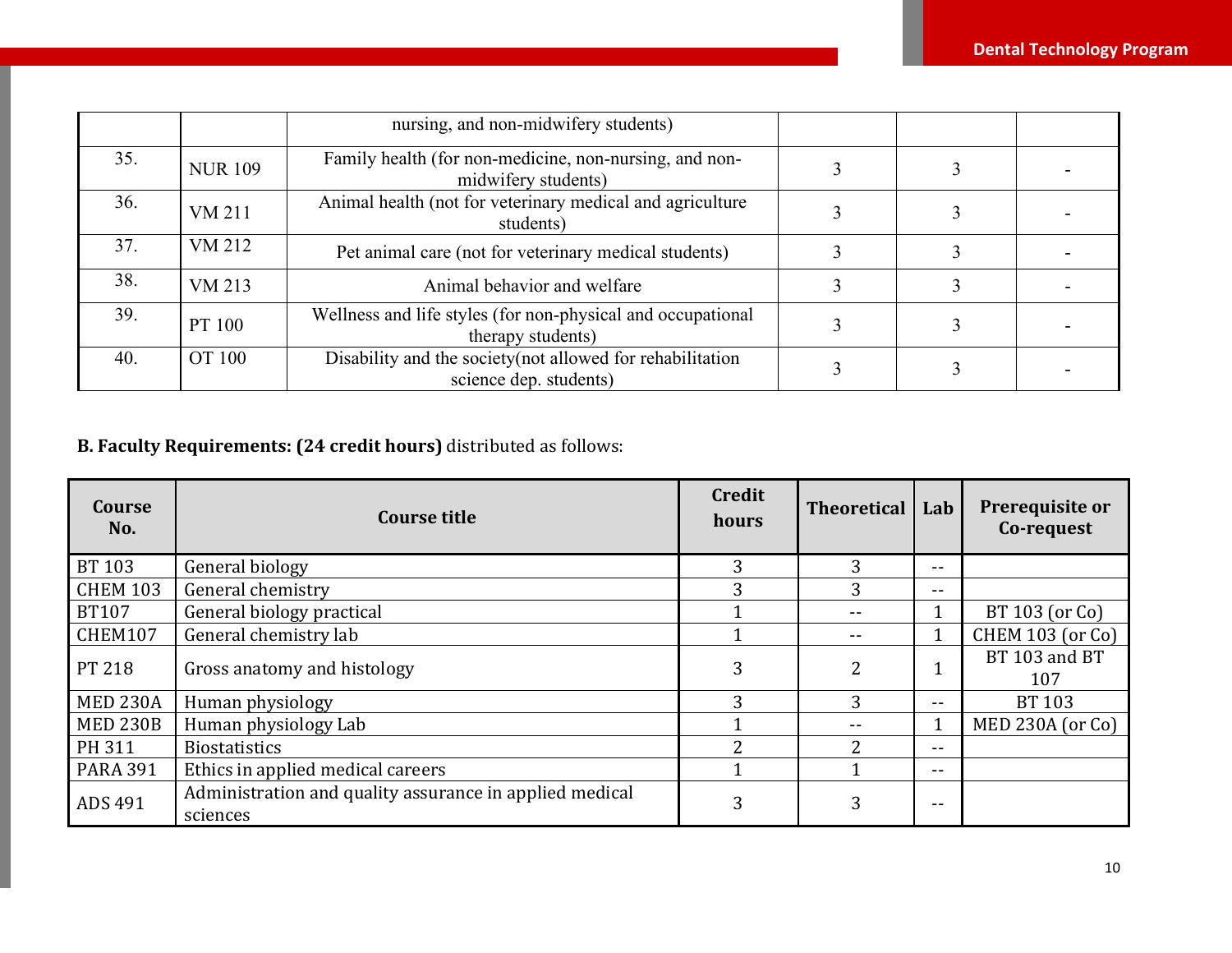| LM 491       | $\sim$<br>$\cdots$<br>า methods<br>Scientific research |              |       | $- -$ | PH 311<br>ᇰᆠᆂ       |
|--------------|--------------------------------------------------------|--------------|-------|-------|---------------------|
| LM 493       | . project<br>Research                                  |              | $- -$ | -     | $491$ (or co)<br>LM |
| <b>Total</b> |                                                        | $\sim$<br>24 | 18    |       |                     |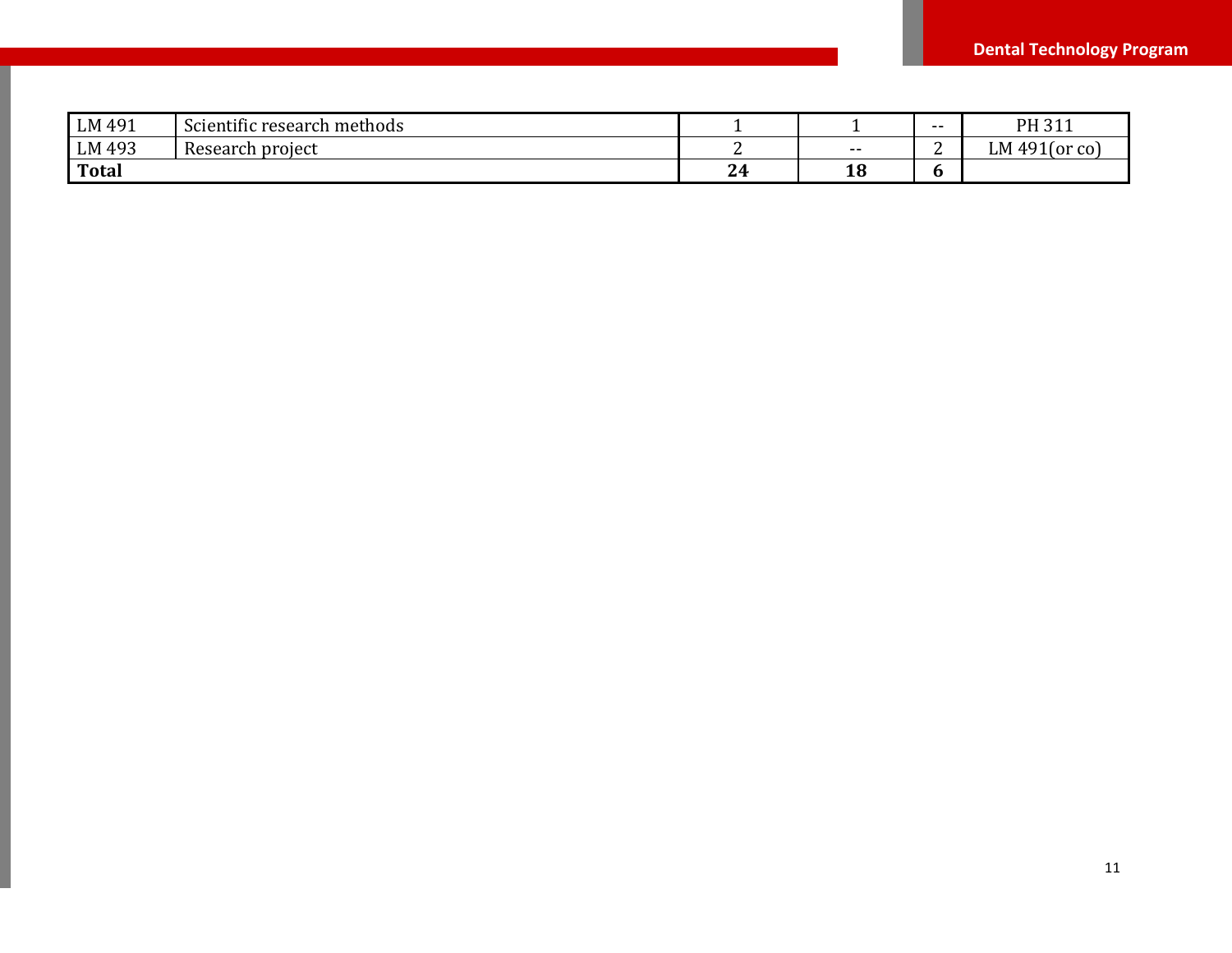**C. Department requirements: (83 Credit Hours)** distributed as follows:

**1. Department requirement Courses from the Faculty of Science and Arts (3 credit hours);** distributed as follows:

| <b>Course No.</b> | Course title    | Credit hours   Theoretical | Lab | <b>Prerequisite (or Co)</b> |
|-------------------|-----------------|----------------------------|-----|-----------------------------|
| <b>PHY 103</b>    | General physics |                            | -   | $- -$                       |
| <b>TOTAL</b>      |                 |                            | -   |                             |

### **2. Department requirement courses from the Faculty of Medicine (3 credit hours);** distributed as follows

| <b>Course No.</b> | Course title          | Credit hours   Theoretical | Lab | <b>Prerequisite (or Co)</b> |
|-------------------|-----------------------|----------------------------|-----|-----------------------------|
| <b>MED 219</b>    | Head and neck anatomy |                            |     | PT 218 (or $Co$ )           |
| <b>TOTAL</b>      |                       |                            |     |                             |

#### **3. Department requirement courses from the department of Applied Dental Sciences (77 credit hours);** distributed

as follows:

| <b>Course No.</b> | Course title                                                                     | <b>Credit</b><br>hours | <b>Theoretical</b> | Lab                      | Prerequisite               | Corequisite    |
|-------------------|----------------------------------------------------------------------------------|------------------------|--------------------|--------------------------|----------------------------|----------------|
| <b>ADS 102</b>    | Introduction to dental sciences and dental<br>terminology                        |                        |                    |                          |                            |                |
| <b>ADS 201</b>    | Dental morphology and occlusion                                                  |                        |                    |                          | <b>ADS 102</b><br>(or Co)  |                |
| ADS 203           | Dental morphology and occlusion practical                                        | 2                      |                    | 2                        |                            | <b>ADS 201</b> |
| ADS 242           | Oral pathology                                                                   | 2                      | 2                  |                          | PT 218                     |                |
| <b>TDEN 202</b>   | Maintenance of equipment and general safety<br>in dental technology laboratories |                        |                    |                          | <b>TDEN 232</b><br>(or Co) |                |
| <b>TDEN 203</b>   | Dental materials                                                                 |                        | 2                  | $\overline{\phantom{0}}$ | <b>ADS 102</b>             |                |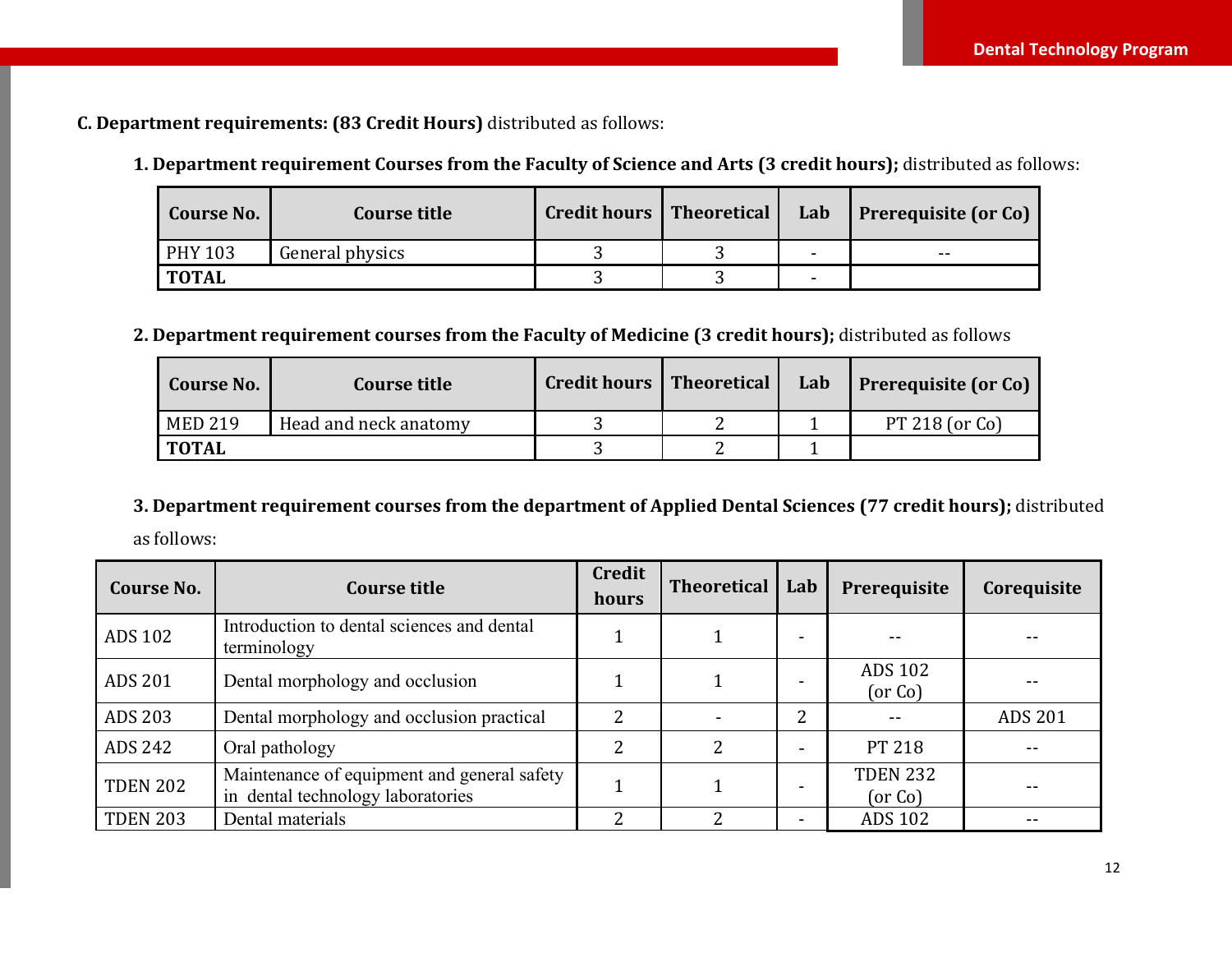|                 |                                                  |                |                |                          | (or Co)                            |                 |
|-----------------|--------------------------------------------------|----------------|----------------|--------------------------|------------------------------------|-----------------|
| <b>TDEN 205</b> | Dental materials practical                       | $\mathbf{1}$   |                | $\mathbf{1}$             |                                    | <b>TDEN 203</b> |
| <b>TDEN 207</b> | Fundamentals of dental technology                | $\mathbf{1}$   | $\mathbf{1}$   | $\blacksquare$           | <b>TDEN 203</b><br>(or Co)         |                 |
| <b>TDEN 209</b> | Fundamentals of dental technology practical      | $\mathbf{1}$   | $\blacksquare$ | $\mathbf{1}$             |                                    | <b>TDEN 207</b> |
| <b>TDEN 210</b> | Removable complete prosthodontics 1              | $\mathbf{1}$   | $\mathbf{1}$   |                          | <b>TDEN 207,</b><br><b>ADS 201</b> |                 |
| <b>TDEN 212</b> | Removable complete prosthodontics 1<br>practical | $\overline{2}$ |                | $\overline{2}$           |                                    | <b>TDEN 210</b> |
| <b>TDEN 222</b> | Removable partial prosthodontics 1               | $\mathbf{1}$   | $\mathbf{1}$   | $\overline{a}$           | <b>TDEN 210</b><br>(or Co)         |                 |
| <b>TDEN 224</b> | Removable partial prosthodontics 1 practical     | $\mathbf{1}$   | $\blacksquare$ | $\mathbf{1}$             |                                    | <b>TDEN 222</b> |
| <b>TDEN 232</b> | Fixed prosthodontics 1                           | $\mathbf{1}$   | $\mathbf{1}$   | $\overline{a}$           | <b>TDEN 207,</b><br><b>ADS 201</b> |                 |
| <b>TDEN 234</b> | Fixed prosthodontics 1 practical                 | $\overline{2}$ |                | 2                        |                                    | <b>TDEN 232</b> |
| <b>TDEN 311</b> | Removable complete prosthodontics 2              | $\mathbf{1}$   | $\mathbf{1}$   |                          | <b>TDEN 210</b>                    |                 |
| <b>TDEN 313</b> | Removable complete prosthodontics 2<br>practical | $\overline{2}$ | $\blacksquare$ | 2                        |                                    | <b>TDEN 311</b> |
| <b>TDEN 321</b> | Removable partial prosthodontics 2               | $\mathbf{1}$   | $\mathbf{1}$   | $\overline{\phantom{a}}$ | <b>TDEN 222</b>                    |                 |
| <b>TDEN 323</b> | Removable partial prosthodontics 2 practical     | $\overline{2}$ | $\blacksquare$ | 2                        |                                    | <b>TDEN 321</b> |
| <b>TDEN 324</b> | Advanced removable prosthodontics                | $\mathbf{1}$   | $\mathbf{1}$   |                          | <b>TDEN 311</b><br><b>TDEN 321</b> |                 |
| <b>TDEN 326</b> | Advanced removable prosthodontics practical      | $\overline{2}$ | $\blacksquare$ | 2                        |                                    | <b>TDEN 324</b> |
| <b>TDEN 331</b> | Fixed prosthodontics 2                           | $\mathbf{1}$   | $\mathbf{1}$   | $\overline{a}$           | <b>TDEN 232</b>                    |                 |
| <b>TDEN 333</b> | Fixed prosthodontics 2 practical                 | 3              |                | 3                        |                                    | <b>TDEN 331</b> |
| <b>TDEN 334</b> | Fixed prosthodontics 3                           | $\mathbf{1}$   | $\mathbf{1}$   | $\blacksquare$           | <b>TDEN 331</b>                    |                 |
| <b>TDEN 336</b> | Fixed prosthodontics 3 practical                 | $\overline{2}$ |                | $\overline{2}$           |                                    | <b>TDEN 334</b> |
| <b>TDEN 341</b> | Orthodontics 1                                   | $\mathbf{1}$   | $\mathbf{1}$   |                          | <b>TDEN 207</b>                    |                 |
| <b>TDEN 343</b> | Orthodontics 1 practical                         | $\overline{2}$ | $\blacksquare$ | 2                        |                                    | <b>TDEN 341</b> |
| <b>TDEN 344</b> | Orthodontics 2                                   | $\mathbf{1}$   | $\mathbf{1}$   | $\blacksquare$           | <b>TDEN 341</b>                    |                 |
| <b>TDEN 346</b> | Orthodontics 2 practical                         | $\overline{2}$ |                | $\overline{2}$           |                                    | <b>TDEN 344</b> |
| <b>TDEN 351</b> | Maxillofacial prosthetics 1                      | $\mathbf{1}$   | $\mathbf{1}$   |                          | <b>TDEN 321</b>                    | $-$             |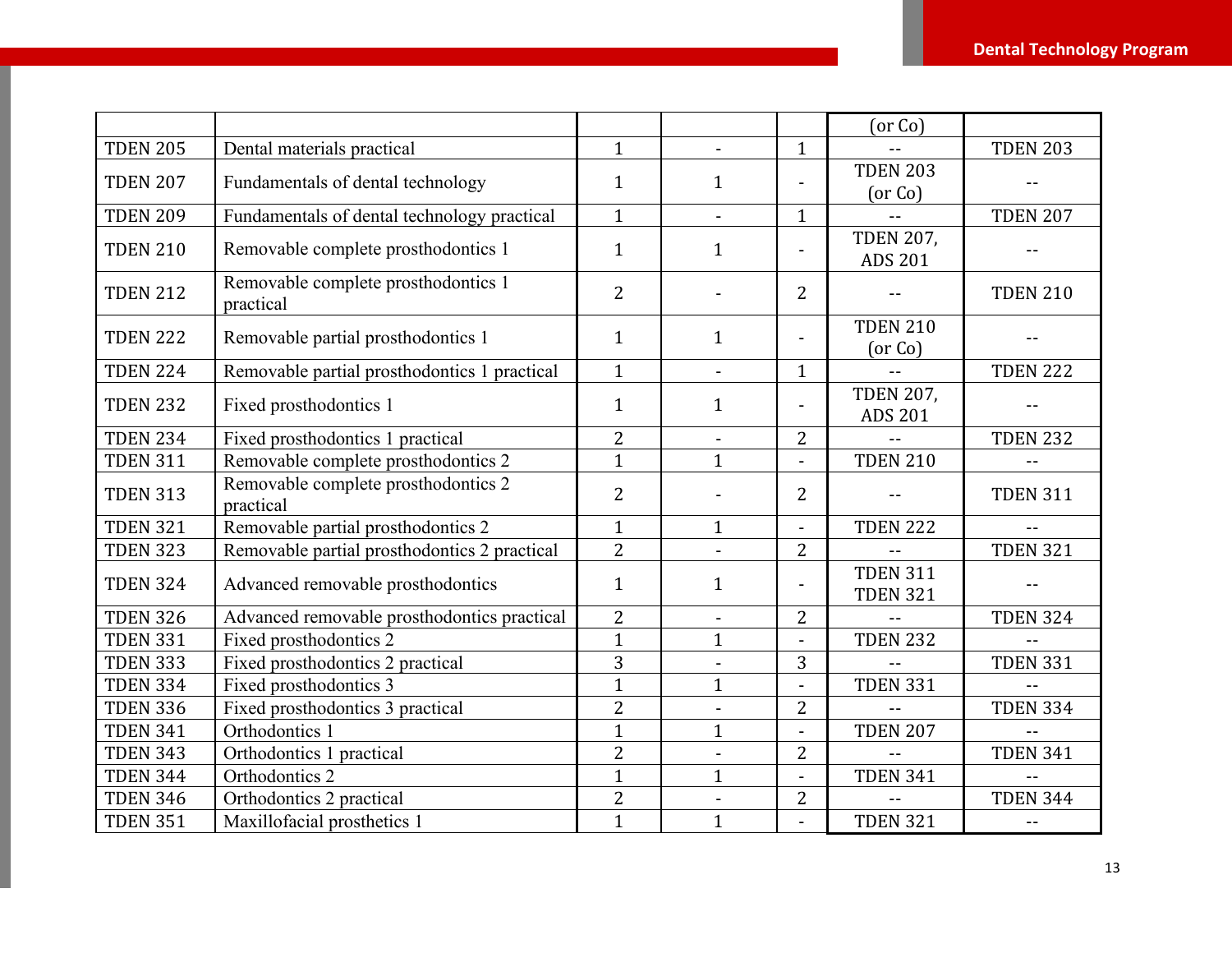|                 |                                       |                |                          |                | (or Co)                            |                 |
|-----------------|---------------------------------------|----------------|--------------------------|----------------|------------------------------------|-----------------|
| <b>TDEN 353</b> | Maxillofacial prosthetics 1 practical |                |                          |                |                                    | <b>TDEN 351</b> |
| <b>TDEN 354</b> | Maxillofacial prosthetics 2           |                | 1                        | $\blacksquare$ | <b>TDEN 351</b>                    |                 |
| <b>TDEN 356</b> | Maxillofacial prosthetics 2 practical | $\overline{2}$ |                          | 2              | --                                 | <b>TDEN 354</b> |
| <b>TDEN 421</b> | Applied removable prosthodontics 1    | 5              |                          | 5              | <b>TDEN 324</b>                    |                 |
| <b>TDEN 422</b> | Applied removable prosthodontics 2    | 5              |                          | 5              | <b>TDEN 421</b>                    |                 |
| <b>TDEN 431</b> | Applied fixed prosthodontics 1        | 5              | -                        | 5              | <b>TDEN 334</b>                    |                 |
| <b>TDEN 432</b> | Applied fixed prosthodontics 2        | 5              | $\overline{\phantom{0}}$ | 5              | <b>TDEN 431</b>                    |                 |
| <b>TDEN 441</b> | Applied orthodontics                  | $\overline{2}$ |                          | 2              | <b>TDEN 344</b>                    |                 |
| <b>TDEN 461</b> | Esthetic prosthodontics 1             | 1              | 1                        | -              | <b>TDEN 334</b>                    |                 |
| <b>TDEN 462</b> | Esthetic prosthodontics 2             | 2              |                          | 2              | <b>TDEN 461</b>                    |                 |
| <b>TDEN 463</b> | Esthetic prosthodontics 1 practical   | 2              |                          | 2              |                                    | <b>TDEN 461</b> |
| <b>TDEN 472</b> | Dental implants                       |                |                          |                | <b>TDEN 324</b><br><b>TDEN 334</b> |                 |
| <b>TDEN 474</b> | Dental implants practical             | $\overline{2}$ |                          | 2              |                                    | <b>TDEN 472</b> |
| LM 493          | Research project                      | 2              |                          | 6              | LM 491 or $(Co)$                   |                 |
|                 | <b>TOTAL</b>                          | 77             | 22                       | 55             |                                    |                 |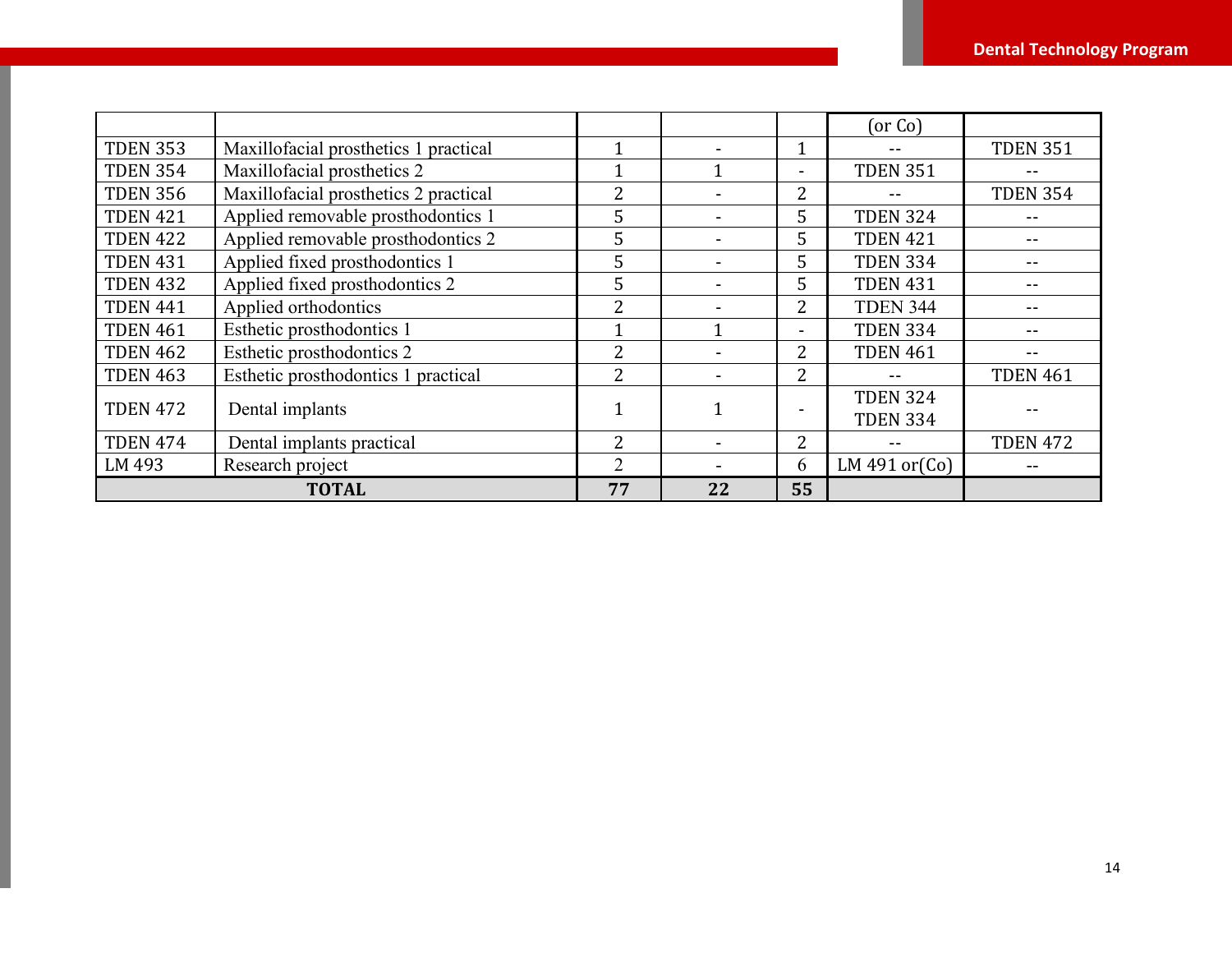# **Study Plan**

|                    | <b>FIRST YEAR</b>            |              |                |                |                                                                     |                          |                   |                                                              |                 |              |                          |                         |           |
|--------------------|------------------------------|--------------|----------------|----------------|---------------------------------------------------------------------|--------------------------|-------------------|--------------------------------------------------------------|-----------------|--------------|--------------------------|-------------------------|-----------|
|                    |                              |              | First semester |                |                                                                     |                          |                   |                                                              | Second semester |              |                          |                         |           |
| Course             | Course name                  | Total        | Weekly hours   |                | Prerequisite                                                        | $Co-$                    | Course            | Course name                                                  | Total           | Weekly hours |                          | Prerequisite            | $Co-$     |
| No.                |                              | credits      | Lecture        | Lab            |                                                                     | requisite                | No.               |                                                              | credits         | Lecture      | Lab                      |                         | requisite |
|                    | University<br>elective       | 3            | 3              |                | $-$                                                                 | $-$                      | PT 218            | Gross anatomy and<br>histology                               | 3               | 2            | 2                        | BT 103<br><b>BT 107</b> | --        |
| LG 112             | English language             | 3            | 3              | $\sim$         | Passing<br>LG 099 or<br>pass the exam<br>level with a<br>marked 50% | $\overline{\phantom{a}}$ | ADS<br>102        | Introduction to dental<br>sciences and dental<br>terminology | $\mathbf{1}$    |              | $\overline{\phantom{a}}$ |                         |           |
| <b>HSS</b><br>110A | The social<br>responsibility | 3            | $\overline{2}$ | $\overline{c}$ |                                                                     |                          | ARB<br>101        | Arabic language                                              | 3               | 3            |                          | $ -$                    |           |
| CHEM<br>103        | General<br>chemistry         | 3            | 3              |                | $\sim$ $\sim$                                                       | $-$                      | <b>HSS119A</b>    | Entrepreneurship and<br>innovation                           | $\overline{2}$  | 2            |                          |                         |           |
| <b>CHEM</b><br>107 | General<br>chemistry lab     | 1            |                | $\overline{2}$ | <b>CHEM 103</b><br>(or Co)                                          | $- -$                    | <b>HSS129A</b>    | The general skills                                           | $\overline{2}$  | 3            | ٠                        | LG 112                  |           |
| <b>BT 103</b>      | General biology              | 3            | 3              |                | $\sim$ $\sim$                                                       | $-$                      | <b>MS100</b>      | Military sciences                                            | 3               | 3            |                          | $-$                     |           |
| <b>BT 107</b>      | General biology<br>practical | $\mathbf{1}$ |                | $\overline{2}$ | BT 103<br>(or Co)                                                   | $\sim$ $\sim$            | <b>PHY</b><br>103 | General physics                                              | 3               | 3            | ٠                        | ٠.                      | $- -$     |
| <b>Total</b>       |                              | 17           | 14             | 6              |                                                                     |                          | <b>Total</b>      |                                                              | 17              | 17           | $\overline{2}$           |                         |           |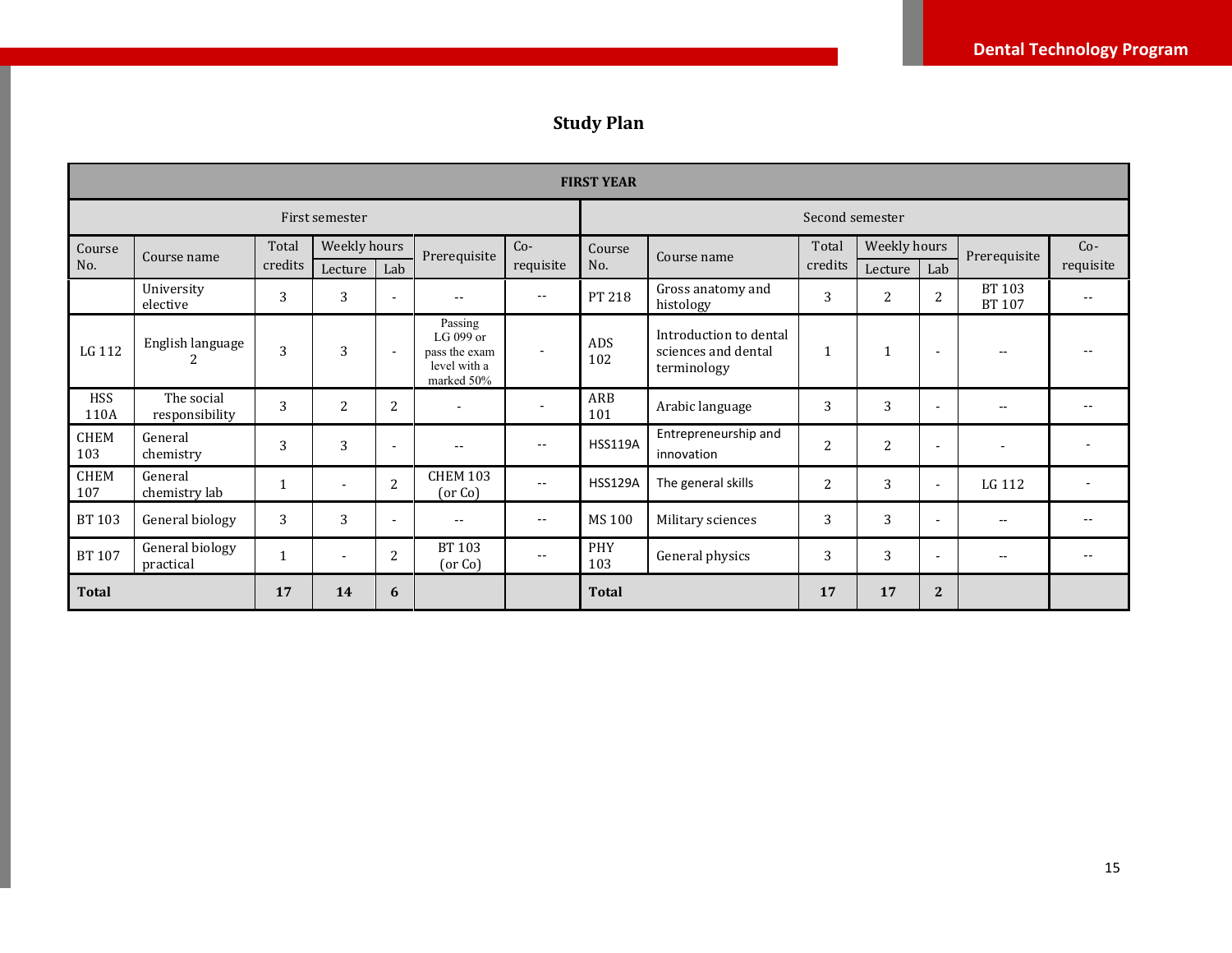|                    | <b>SECOND YEAR</b>                                |                |                |                |                            |                            |                    |                                                                                           |              |                |                |                              |                          |
|--------------------|---------------------------------------------------|----------------|----------------|----------------|----------------------------|----------------------------|--------------------|-------------------------------------------------------------------------------------------|--------------|----------------|----------------|------------------------------|--------------------------|
|                    |                                                   |                | First semester |                |                            |                            | Second semester    |                                                                                           |              |                |                |                              |                          |
| Course             |                                                   | Total          | Weekly hours   |                |                            | $Co-$                      | Course             |                                                                                           | Total        | Weekly hours   |                |                              | $Co-$                    |
| No.                | Course name                                       | credits        | Lecture        | Lab            | Prerequisite               | requisite                  | No.                | Course name                                                                               | credits      | Lecture        | Lab            | Prerequisite                 | requisite                |
|                    | University elective                               | 3              | 3              | $\sim$         | $-$                        | $\overline{\phantom{a}}$ . |                    | University elective                                                                       | 3            | 3              |                | $- -$                        | $\overline{\phantom{a}}$ |
| <b>MED</b><br>230A | Human physiology                                  | 3              | 3              | $\sim$         | <b>BT 103</b>              | $\overline{\phantom{a}}$   | <b>MED</b><br>219  | Head and neck<br>anatomy                                                                  | 3            | $\overline{2}$ | $\Omega$       | PT 218 (or                   |                          |
| <b>MED</b><br>230B | Human physiology<br>lab                           | 1              |                | $\overline{2}$ | <b>MED 230A</b><br>(or Co) |                            | <b>MED</b><br>219  | Head and neck<br>anatomy practical                                                        | $\Omega$     | $\Omega$       | $\overline{2}$ | $Co$ )                       |                          |
| <b>TDEN</b><br>203 | Dental materials                                  | $\overline{2}$ | $\overline{2}$ | $\sim$         | <b>ADS 102</b><br>(or Co)  | $\overline{a}$             | <b>PARA</b><br>391 | Ethics in applied<br>medical careers                                                      | $\mathbf{1}$ | $\mathbf{1}$   |                | $\overline{\phantom{a}}$     | $-$                      |
| <b>TDEN</b><br>205 | Dental materials<br>practical                     | $\mathbf{1}$   |                | 3              | $\overline{a}$             | <b>TDEN</b><br>203         | <b>TDEN</b><br>202 | Maintenance of<br>equipment and<br>general safety in<br>dental technology<br>laboratories | $\mathbf{1}$ | $\mathbf{1}$   | $\blacksquare$ | <b>TDEN 232</b><br>(or Co)   |                          |
| <b>TDEN</b><br>207 | Fundamentals of<br>dental technology              | $\mathbf{1}$   | $\mathbf{1}$   | $\sim$         | <b>TDEN 203</b><br>(or Co) | $\overline{\phantom{a}}$   | <b>TDEN</b><br>210 | Removable complete<br>prosthodontics 1                                                    | $\mathbf{1}$ | $\mathbf{1}$   |                | <b>TDEN 207</b><br>ADS 201   | $-$                      |
| <b>TDEN</b><br>209 | Fundamentals of<br>dental technology<br>practical | $\mathbf{1}$   |                | 3              | $-$                        | <b>TDEN</b><br>207         | <b>TDEN</b><br>212 | Removable complete<br>prosthodontics 1<br>practical                                       | 2            |                | 6              | $- -$                        | <b>TDEN</b><br>210       |
| ADS<br>201         | Dental morphology<br>and occlusion                | 1              | $\mathbf{1}$   | $\sim$         | ADS 102<br>(or Co)         | $\overline{\phantom{a}}$ . | <b>TDEN</b><br>222 | Removable partial<br>prosthodontics 1                                                     | 1            | 1              | $\blacksquare$ | <b>TDEN 210</b><br>(or Co)   | $-$                      |
| ADS<br>203         | Dental morphology<br>and occlusion<br>practical   | 2              |                | 6              | $\sim$ $\sim$              | ADS 201                    | <b>TDEN</b><br>224 | Removable partial<br>prosthodontics 1<br>practical                                        | $\mathbf{1}$ |                | 3              | $-1$                         | <b>TDEN</b><br>222       |
|                    |                                                   |                |                |                |                            |                            | <b>TDEN</b><br>232 | Fixed prosthodontics<br>$\mathbf{1}$                                                      | $\mathbf{1}$ | $\mathbf{1}$   | ÷,             | <b>TDEN</b><br>207ADS<br>201 | --                       |
|                    |                                                   |                |                |                |                            |                            | <b>TDEN</b><br>234 | Fixed prosthodontics<br>1 practical                                                       | 2            | $\overline{a}$ | 6              | $-1$                         | <b>TDEN</b><br>232       |
|                    |                                                   |                |                |                |                            |                            | ADS<br>242         | Oral pathology                                                                            | 2            | 2              | $\overline{a}$ | <b>MED 218</b>               | $\sim$ $\sim$            |
| <b>Total</b>       |                                                   | 15             | 10             | 14             |                            |                            | <b>Total</b>       |                                                                                           | 18           | 12             | 17             |                              |                          |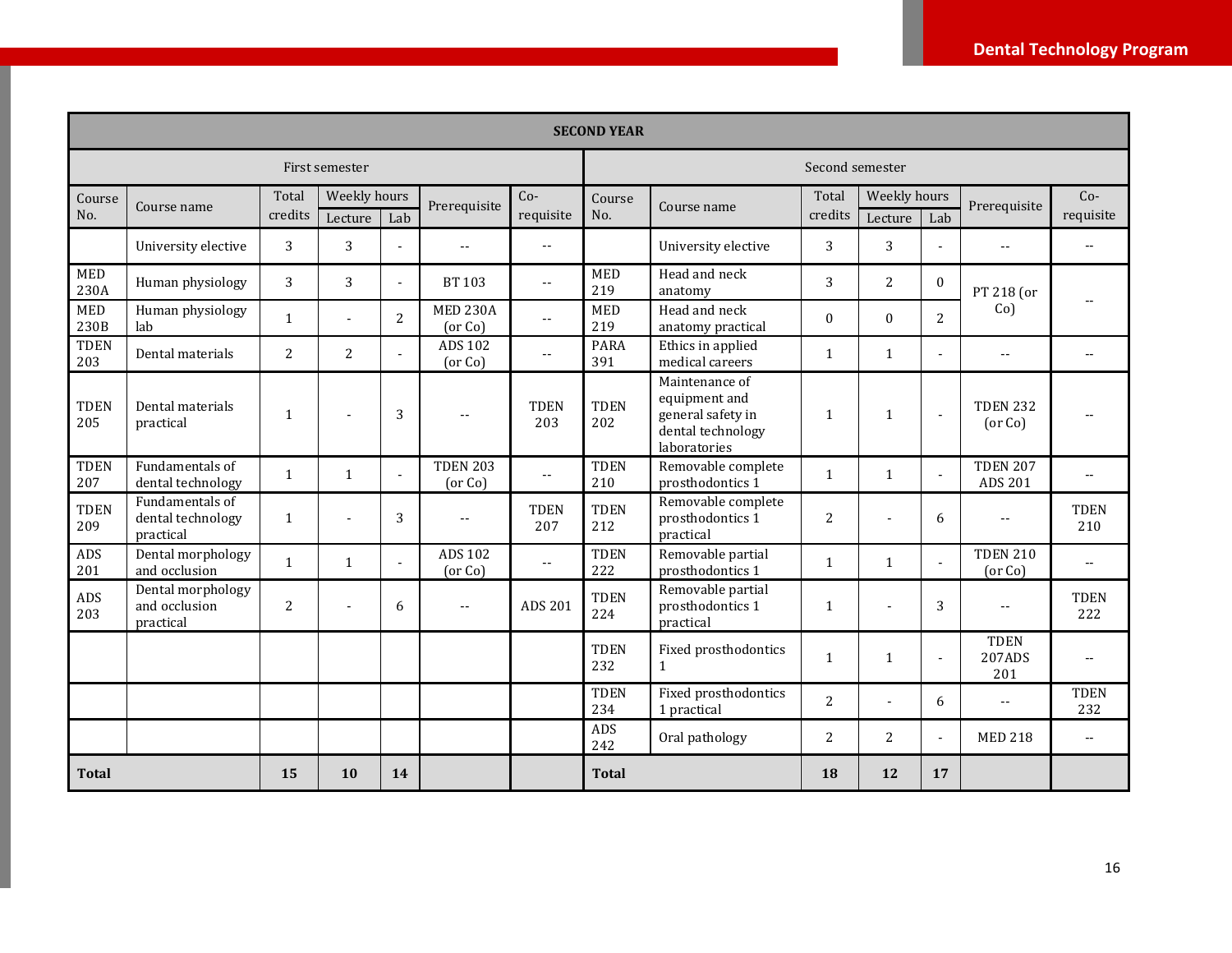|                    | <b>THIRD YEAR</b>                                      |                |                |                |                            |                    |                    |                                                                           |                |                |                |                                    |                 |
|--------------------|--------------------------------------------------------|----------------|----------------|----------------|----------------------------|--------------------|--------------------|---------------------------------------------------------------------------|----------------|----------------|----------------|------------------------------------|-----------------|
|                    |                                                        |                | First semester |                |                            |                    | Second semester    |                                                                           |                |                |                |                                    |                 |
| Course             |                                                        | Total          | Weekly hours   |                | Prerequisite               | $Co-$              | Course             |                                                                           | Total          | Weekly hours   |                | Prerequisite                       | $Co-$           |
| No.                | Course name                                            | credits        | Lecture        | Lab            |                            | requisite          | No.                | Course name                                                               | credits        | Lecture        | Lab            |                                    | requisite       |
| <b>TDEN</b><br>311 | Removable<br>complete<br>prosthodontics 2              | $\mathbf{1}$   | $\mathbf{1}$   | $\sim$         | <b>TDEN 210</b>            | $\sim$             | <b>TDEN</b><br>324 | Advanced removable<br>prosthodontics                                      | $\mathbf{1}$   | $\mathbf{1}$   | $\sim$         | <b>TDEN 311</b><br><b>TDEN 321</b> |                 |
| <b>TDEN</b><br>313 | Removable<br>complete<br>prosthodontics 2<br>practical | 2              |                | 6              | $-$                        | <b>TDEN</b><br>311 | <b>TDEN</b><br>326 | Advanced removable<br>prosthodontics<br>practical                         | $\overline{2}$ |                | 6              | $\overline{a}$                     | <b>TDEN 324</b> |
| <b>TDEN</b><br>321 | Removable<br>partial<br>prosthodontics 2               | $\mathbf{1}$   | $\mathbf{1}$   | $\sim$         | <b>TDEN 222</b>            | $\overline{a}$     | <b>TDEN</b><br>334 | Fixed prosthodontics<br>3                                                 | $\mathbf{1}$   | $\mathbf{1}$   | $\sim$         | <b>TDEN 331</b>                    | $\overline{a}$  |
| <b>TDEN</b><br>323 | Removable<br>partial<br>prosthodontics 2<br>practical  | $\overline{c}$ |                | 6              | $\overline{a}$             | <b>TDEN</b><br>321 | <b>TDEN</b><br>336 | Fixed prosthodontics<br>3 practical                                       | $\overline{2}$ |                | 6              | $\sim$                             | <b>TDEN 334</b> |
| <b>TDEN</b><br>331 | Fixed<br>prosthodontics 2                              | 1              | 1              | $\blacksquare$ | <b>TDEN 232</b>            | $\sim$             | <b>TDEN</b><br>344 | Orthodontics 2                                                            | 1              | 1              | $\blacksquare$ | <b>TDEN 341</b>                    | $-$             |
| <b>TDEN</b><br>333 | Fixed<br>prosthodontics 2<br>practical                 | 3              |                | 9              | $\overline{a}$             | <b>TDEN</b><br>331 | <b>TDEN</b><br>346 | Orthodontics 2<br>practical                                               | $\overline{2}$ |                | 6              | $\sim$                             | <b>TDEN 344</b> |
| <b>TDEN</b><br>341 | Orthodontics 1                                         | $\mathbf{1}$   | $\mathbf{1}$   | $\blacksquare$ | <b>TDEN 207</b>            | $\mathbf{u}$       | <b>TDEN</b><br>354 | Maxillofacial<br>prosthetics 2                                            | $\mathbf{1}$   | 1              | $\sim$         | <b>TDEN 351</b>                    | $\overline{a}$  |
| <b>TDEN</b><br>343 | Orthodontics 1<br>practical                            | 2              |                | 6              | $\sim$ $\sim$              | <b>TDEN</b><br>341 | <b>TDEN</b><br>356 | Maxillofacial<br>prosthetics 2 practical                                  | $\overline{2}$ |                | 6              | $\mathbb{L}^{\mathbb{L}}$          | <b>TDEN 354</b> |
| <b>TDEN</b><br>351 | Maxillofacial<br>prosthetics 1                         | 1              | 1              | $\sim$         | <b>TDEN 321</b><br>(or Co) | $-$                | ADS<br>491         | Administration and<br>quality assurance in<br>applied medical<br>sciences | 3              | 3              | $\sim$         |                                    |                 |
| <b>TDEN</b><br>353 | Maxillofacial<br>prosthetics 1<br>practical            | $\mathbf{1}$   |                | 3              | $\overline{\phantom{a}}$   | <b>TDEN</b><br>351 |                    |                                                                           |                |                |                |                                    |                 |
| PH 311             | <b>Biostatistics</b>                                   | $\overline{2}$ | 2              | $\blacksquare$ | $-$                        | $\sim$             |                    |                                                                           |                |                |                |                                    |                 |
| <b>Total</b>       |                                                        | 17             | $\overline{7}$ | 30             |                            |                    | <b>Total</b>       |                                                                           | 15             | $\overline{7}$ | 24             |                                    |                 |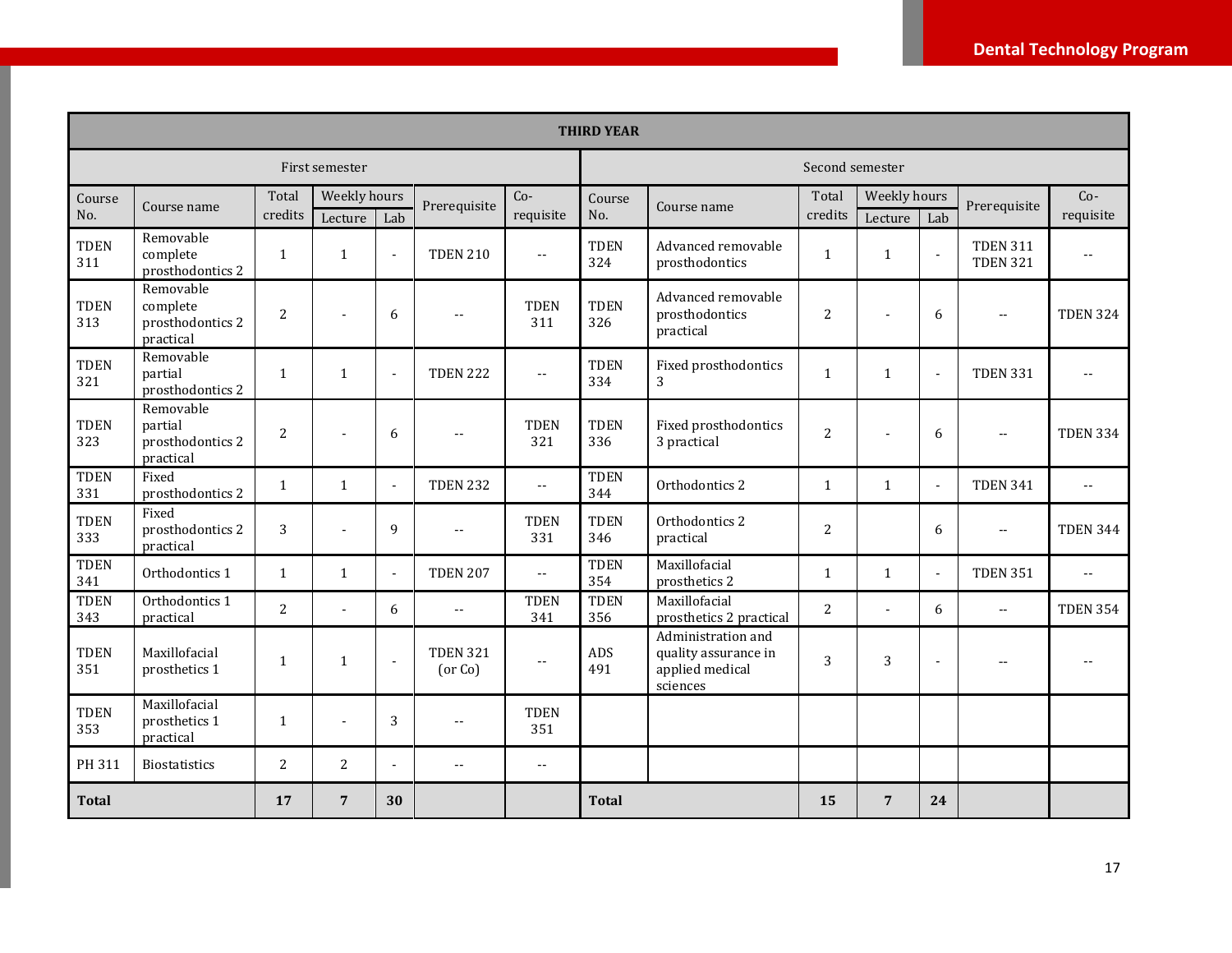|                    | <b>FOYRTH YEAR</b>                        |                |                |                |                 |                    |                    |                                       |                 |              |                          |                                    |                 |
|--------------------|-------------------------------------------|----------------|----------------|----------------|-----------------|--------------------|--------------------|---------------------------------------|-----------------|--------------|--------------------------|------------------------------------|-----------------|
| First semester     |                                           |                |                |                |                 |                    |                    |                                       | Second semester |              |                          |                                    |                 |
| Course             | Course name                               | Total          | Weekly hours   |                | Prerequisite    | $Co-$              | Course             | Course name                           | Total           | Weekly hours |                          | Prerequisite                       | $Co-$           |
| No.                |                                           | credits        | Lecture        | Lab            |                 | requisite          | No.                |                                       | credits         | Lecture      | Lab                      |                                    | requisite       |
| <b>TDEN</b><br>421 | Applied<br>removable<br>prosthodontics 1  | 5              | $\blacksquare$ | 10             | <b>TDEN 324</b> | $- -$              | <b>TDEN</b><br>422 | Applied removable<br>prosthodontics 2 | 5               |              | 10                       | <b>TDEN 421</b>                    |                 |
| <b>TDEN</b><br>431 | Applied fixed<br>prosthodontics 1         | 5              |                | 10             | <b>TDEN 334</b> | $\sim$ $\sim$      | <b>TDEN</b><br>432 | Applied fixed<br>prosthodontics 2     | 5               |              | 10                       | <b>TDEN 431</b>                    |                 |
| <b>TDEN</b><br>441 | Applied<br>orthodontics                   | $\overline{2}$ |                | 4              | <b>TDEN 344</b> | $\sim$ $\sim$      | <b>TDEN</b><br>462 | Esthetic<br>prosthodontics 2          | $\overline{2}$  |              | 6                        | <b>TDEN 461</b>                    |                 |
| <b>TDEN</b><br>461 | Esthetic<br>prosthodontics 1              |                |                | $\blacksquare$ | <b>TDEN 334</b> | $\mathbf{u}$       | <b>TDEN</b><br>472 | Dental implants                       |                 |              | $\overline{\phantom{a}}$ | <b>TDEN 324</b><br><b>TDEN 334</b> | --              |
| <b>TDEN</b><br>463 | Esthetic<br>prosthodontics 1<br>practical | $\overline{2}$ | $\blacksquare$ | 6              | $-$             | <b>TDEN</b><br>461 | <b>TDEN</b><br>474 | Dental implants<br>practical          | $\overline{2}$  |              | 6                        | $\overline{\phantom{a}}$           | <b>TDEN 472</b> |
| LM 491             | Scientific<br>research<br>methods         |                |                | $\blacksquare$ | PH 311          | ۰                  | LM 493             | Research project                      | $\overline{c}$  |              | 6                        | LM 491<br>or(Co)                   |                 |
| <b>Total</b>       |                                           | <b>16</b>      | $\overline{2}$ | 30             |                 |                    | <b>Total</b>       |                                       | 17              | 1            | 38                       |                                    |                 |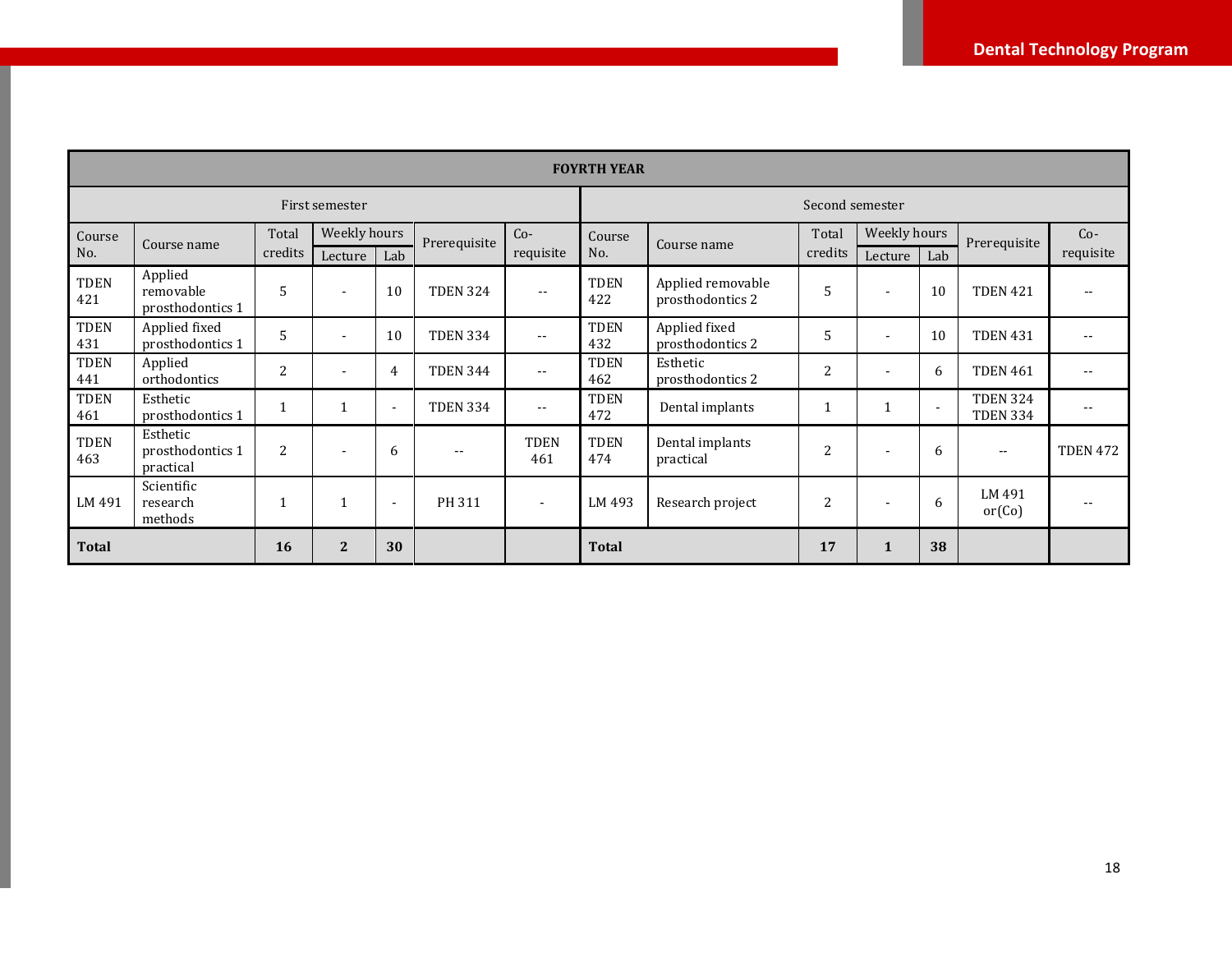# **Course Description**

#### **TDEN 202 Maintenance of equipment and general safety in dental technology laboratories (1 C.H) (Prerequisite: TDEN 232 or Co)**

Introduce students to the laboratory equipment and machines and how to operate and maintain them. It is mainly concerned with safety rules that student should follow during their work in the laboratory in order to protect themselves from any hazards that may occur during their work. Also the students will be able to behave well during any emergency situations.

# **TDEN 203 Dental materials (2 C.H) (Prerequisite: ADS 102 or Co)**

A comprehensive study of the chemical and physical properties of materials used in dentistry, with emphasis on those restorative and impression materials and techniques commonly used in dental practice.

#### **TDEN 205 Dental Materials practical (1 C.H) (Corequisite: TDEN 203)**

Familiarize students with the materials used in the different fields in dentistry and the techniques used in practical way.

# **TDEN 207 Fundamentals of dental technology (1 C.H) (Prerequisite: TDEN 203 or Co)**

Provide students with the theoretical background and methods used to fabricate the prostheses and dealing with the materials and instruments used in dental technology laboratory.

# **TDEN 209 Fundamentals of dental technology practical (1 C.H)(Corequisite: TDEN 207)**

Provide students with the basic required skills needed in dealing with different materials used in dental laboratory such as waxes, gypsum materials and acrylic polymers.

#### **TDEN 210 Removable complete prosthodontics 1 (1 C.H) (Prerequisite: TDEN 207, ADS 201)**

Provide students with a solid theoretical background relevant to technical and clinical aspects needed in the Construction of Complete dentures.

#### **TDEN 212 Removable complete prosthodontics 1 practical (2 C.H)(Corequisite: DEN 210)**

Provide students with the required skills necessary in the construction of complete denture, such as setting of acrylic teeth, festooning and curing and finishing of acrylic and use of articulators.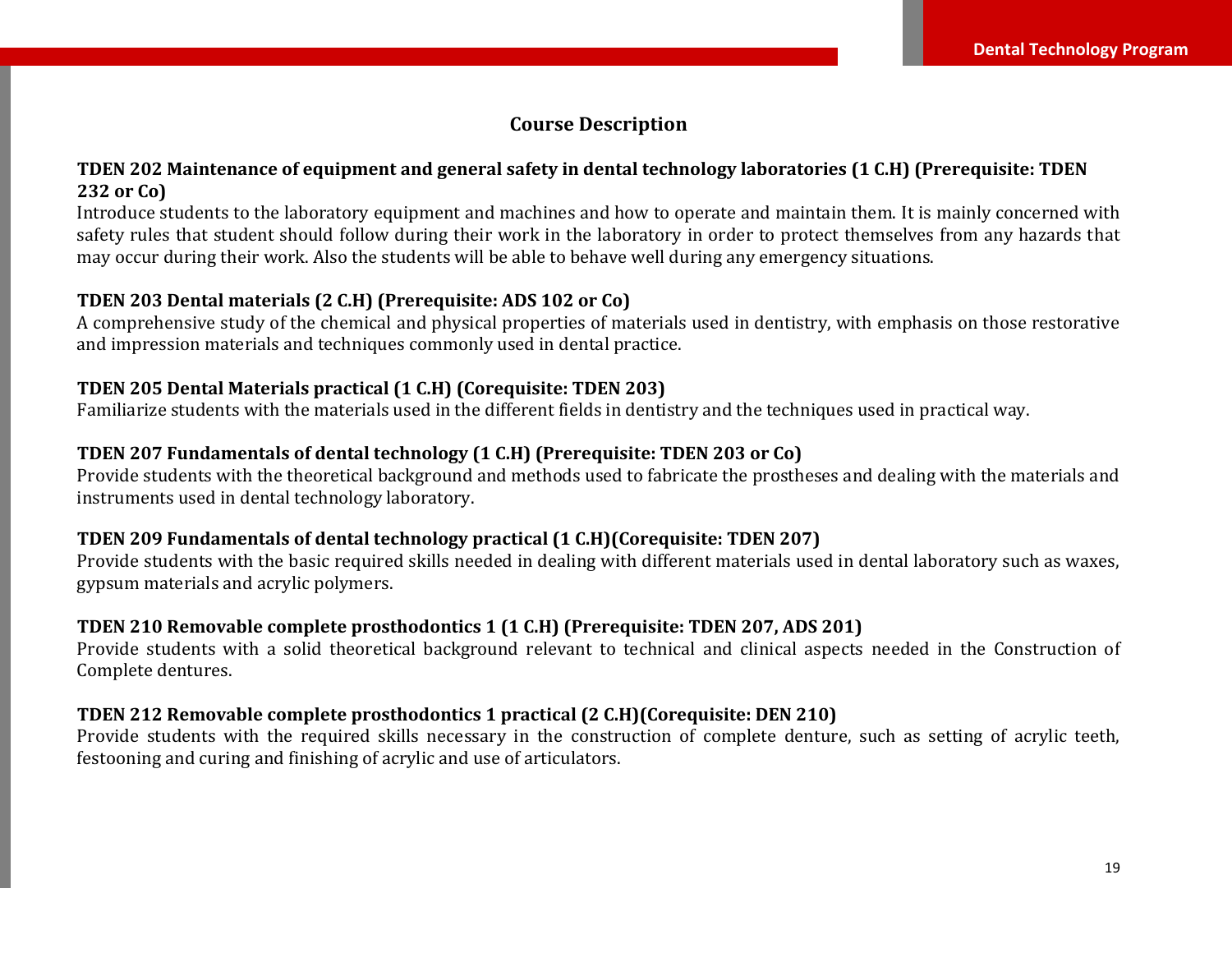#### **TDEN 222 Removable partial prosthodontics 1 (1 C.H) (Prerequisite: TDEN 210 or Co)**

Provide students with a solid theoretical background, relevant to technical and clinical aspects needed in the construction of transitional removable partial dentures (RPDs).

#### **TDEN 224 Removable partial prosthodontics 1 practical (1 C.H) (Corequisite: TDEN 222)**

Provide students with the required skills that are necessary in the construction of transitional partial denture, these skills include the principles of the use of surveyors, fabricating wrought wire clasps, setting teeth for partial dentures, festooning and curing acrylic polymers.

### **TDEN 232 Fixed prosthodontics 1 (1 C.H) (Prerequisite: ADS 201, TDEN 207)**

Provide students with a solid theoretical (clinical and technical) background relevant to the laboratory steps involved in the fabrication of metal single crowns, metal fixed partial dentures and post and core.

# **TDEN 234 Fixed prosthodontics 1 Practical (2 C.H) (Corequisite: TDEN 232)**

Provide training on the various laboratory steps involved in the fabrication of metal crowns, metal fixed partial dentures and postcrowns.

#### **TDEN 311 Removable complete prosthodontics 2 (1 C.H) (Prerequisite: TDEN 210)**

Provide students with the advanced knowledge needed to fabricate complete dentures especially in cases of malocclusion. These relevant to technical and clinical aspects of complete dentures will be provided.

#### **TDEN 313 Removable complete prosthodontics 2 practical (2 C.H) (Corequisite: TDEN 311)**

Provide students with the required practical skills needed in the construction of complete dentures in normal occlusion and in cases of malocclusion such as class II and class III of Angle's classification of malocclusion. In addition this course provides student with skills required for repairing, relining and rebasing of complete dentures along with demonstration on copy denture.

# **TDEN 321 Removable partial prosthodontics 2 (1 C.H) (Prerequisite: TDEN 222)**

Provide students with Theoretical background relevant to technical and clinical aspects to fabricate removable partial dentures constructed of cobalt chromium (co-cr) alloy.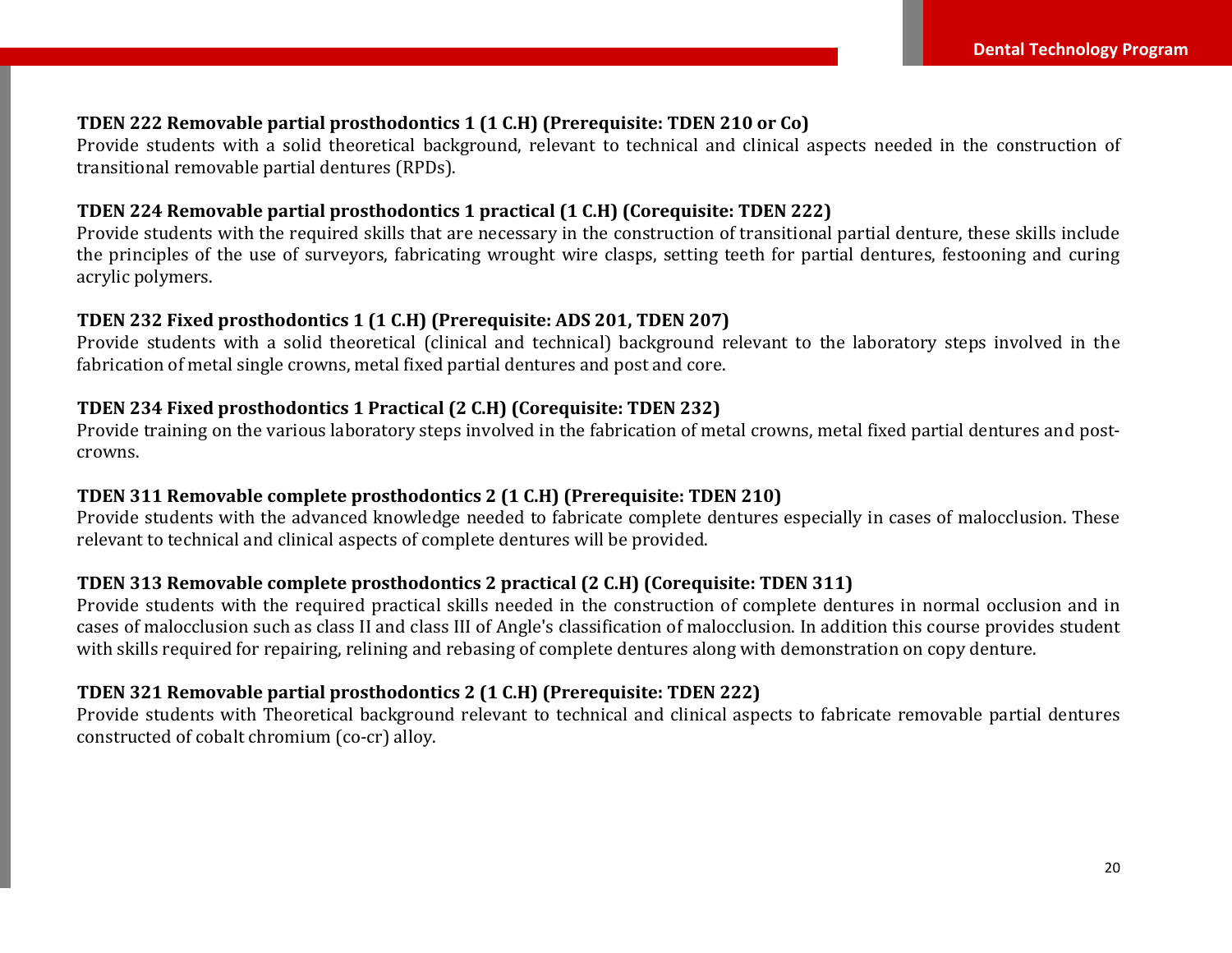#### **TDEN 323 Removable partial prosthodontics 2 practical (2 C.H) (Corequisite: TDEN 321)**

Provide students with sufficient training needed in the construction of (co-cr) removable partial denture, in which students are required to design denture framework, to use surveyors to determine path of insertion and to use the duplicating material like agar-agar and investment material to fabricate the refractory cast on which the waxing of the RPD is carried out.

# **TDEN 324 Advanced removable prosthodontics (1 C.H) (Prerequisite: TDEN 311, TDEN 321)**

Provide students with theoretical knowledge needed in constructing advanced and complex cases of removable partial dentures and complete dentures. This includes the knowledge needed to construct partial prostheses that include precision attachments.

# **TDEN 326 Advanced removable prosthodontics practical (2 C.H) (Corequisite: TDEN 324)**

Provide students with the skills needed to fabricate advanced and complex cases of removable dentures (complete and partial). This course is a complementary to TDEN 222 and TDEN 324 courses.

#### **TDEN 331 Fixed prosthodontics 2 (1 C.H) (Prerequisite: TDEN 232)**

Provide students with the theoretical background which includes explanations to technical and clinical aspects of porcelain fused to metal crowns and fixed partial dentures.

#### **TDEN 333 Fixed prosthodontics 2 practical (3 C.H) (Corequisite: TDEN 331)**

Provide students with the necessary technical skills required in the construction of porcelain fused to metal crowns and fixed partial denture (bridges) including full waxing restoration, cut back technique, finishing of metal cores, buildup of porcelain and glazing.

#### **TDEN 334 Fixed prosthodontics 3 (1 C.H) (Prerequisite: TDEN 331)**

Provide students with the theoretical knowledge on advanced topics in fixed prosthodontics such as advanced occlusion, color characteristics and shade determination, troubleshooting in fabrication of porcelain fused to metal restorations, fixed removable restorations as well as introductory lectures on all ceramic restoration and CAD/CAM system.

#### **TDEN 336 Fixed prosthodontics 3 practical (2 C.H) (Corequisite: TDEN 334)**

Provide students with more training on porcelain fused to metal restorations (upper and lower fixed partial dentures).

#### **TDEN 341 Orthodontics 1 (1 C.H) (Prerequisite: TDEN 207)**

Provide students with the theoretical background relevant to technical and clinical aspects of the removable orthodontics appliances.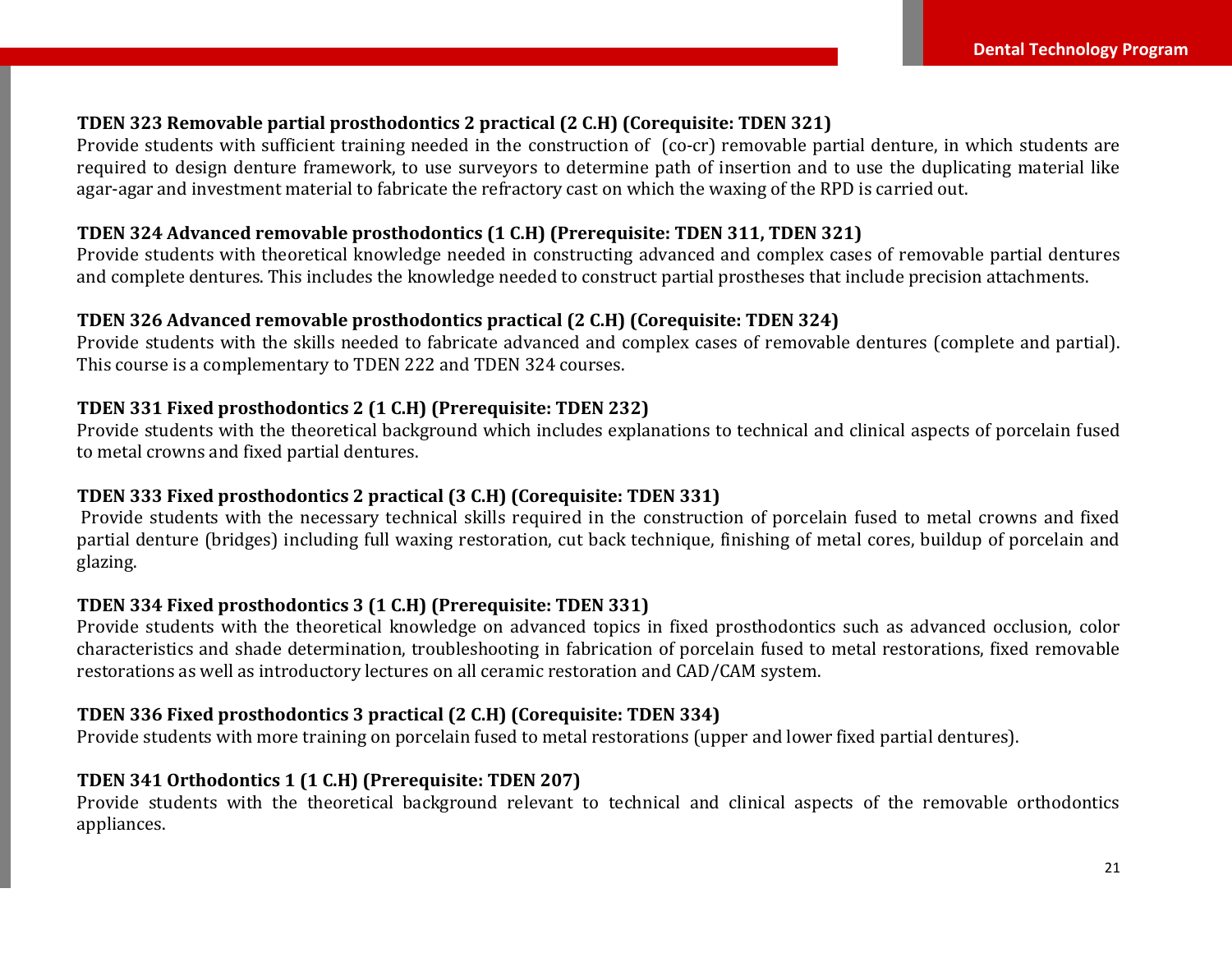#### **TDEN 343 Orthodontics 1 practical (2 C.H) (Corequisite: TDEN 341)**

Provide students with the required skills necessary in the constructing of different removable orthodontic appliances in which students are required to gain skills enabling them to manipulate stainless steel wires from different gauges and to use acrylic polymers to construct orthodontic appliances.

#### **TDEN 344 Orthodontics 2 (1 C.H) (Prerequisite: TDEN 341)**

Provide students with the theoretical background relevant to technical and clinical aspects of removable, fixed and functional orthodontic appliances.

#### **TDEN 346 Orthodontics 2 practical (2 C.H) (Corequisite: TDEN 344)**

Provide students with the technical skills needed in the construction of removable, fixed and functional orthodontic appliances.

#### **TDEN 351 Maxillofacial prosthetics 1 (1 C.H) (Prerequisite: TDEN 321 or Co)**

Provide students with the theoretical (technical and clinical) knowledge necessary to fabricate maxillofacial obturators and their types.

#### **TDEN 353 Maxillofacial prosthetics 1 practical (1 C.H) (Corequisite: TDEN 351)**

Provide students with the required practical skills needed in the construction of transitional and interim obturators.

#### **TDEN 354 Maxillofacial prosthetics 2 (1 C.H) (Prerequisite: TDEN 351)**

Provide students with the advanced theoretical and technical knowledge and skills to fabricate external maxillofacial prostheses. A solid theoretical background, relevant to technical and clinical aspects of maxillofacial prostheses & materials used.

# **TDEN 356 Maxillofacial prosthetics 2 practical (2 C.H) (Corequisite: TDEN 354)**

Provide students with the necessary skills needed in the construction of external maxillofacial prostheses i.e. eye, ear, and finger prostheses fabricated with special silicone materials for maxillofacial prostheses, as well as providing basic skills needed in coloring silicone to match patient's skin color.

#### **TDEN 421 Applied removable prosthodontics 1 (5 C.H) (Prerequisite: TDEN 324)**

Totally practical course where the students gain more training and experience in constructing removable prostheses and night guard. The students work in a real-work environment and are encouraged to apply their previous knowledge to fabricate the prostheses for patients treated at Dental Teaching Center.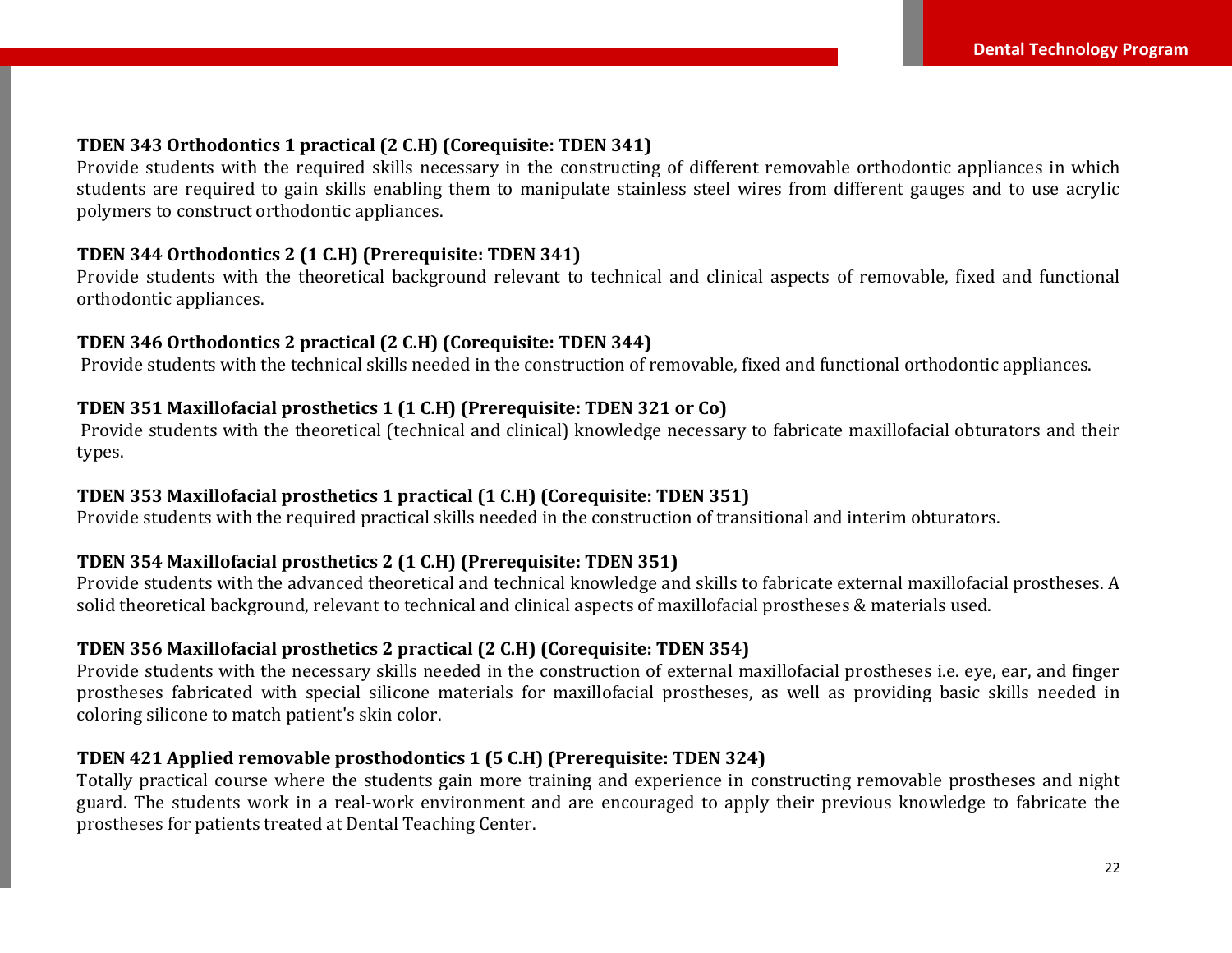#### **TDEN 422 Applied removable prosthodontics 2 (5 C.H) (Prerequisite: TDEN 421)**

Totally practical course where the students gain more training and experience in constructing removable partial prostheses. The students will work their patient cases in the Dental Teaching Center. This will enhance their self confidence in making excellent prostheses.

#### **TDEN 431 Applied fixed prosthodontics 1 (5 C.H) (Prerequisite: TDEN 334)**

Totally practical course where the students gain more training and experience in constructing different fixed prostheses. Students work in a real-work environment and are encouraged to apply their previous knowledge to fabricate porcelain fused crowns, bridges and post core.

#### **TDEN 432 Applied fixed prosthodontics 2 (5 C.H) (Prerequisite: TDEN 431)**

Totally practical course where the students gain more training and experience in constructing metal ceramic crowns and bridges prostheses. Students will work their patient cases in the Dental Teaching Center.

#### **TDEN 441 Applied orthodontics (2 C.H) (Prerequisite: TDEN 344)**

Totally practical course which will be held in the Dental Teaching Center. The students gain more training and experience in constructing removable and fixed orthodontic appliances. The students work in a real-work environment and are encouraged to apply their previous knowledge to fabricate such appliances.

#### **TDEN 461 Esthetic prosthodontics 1(1 C.H) (Prerequisite: TDEN 334)**

Provide the student with the theoretical knowledge related to resin bonded bridges, porcelain laminate veneers, porcelain inlays and onlays and all ceramic systems i.e In-Ceram, IPS Empress Systems and CAD/CAM.

#### **TDEN 462 Esthetic prosthodontics 2 (2 C.H) (Prerequisite: TDEN 461)**

Totally practical course in which the students gain more training and experience in constructing various adhesive restorations and dealing with different all ceramic systems like In-Ceram, IPS Empress systems and CAD/CAM.

# **TDEN 463 Esthetic prosthodontics 1 practical (2 C.H) (Corequisite: TDEN 461)**

Provide students with the required skills and training needed in the construction of resin bonded bridges, porcelain laminate veneer using refractory die technique and pressable ceramic crowns (IPS Empress System).